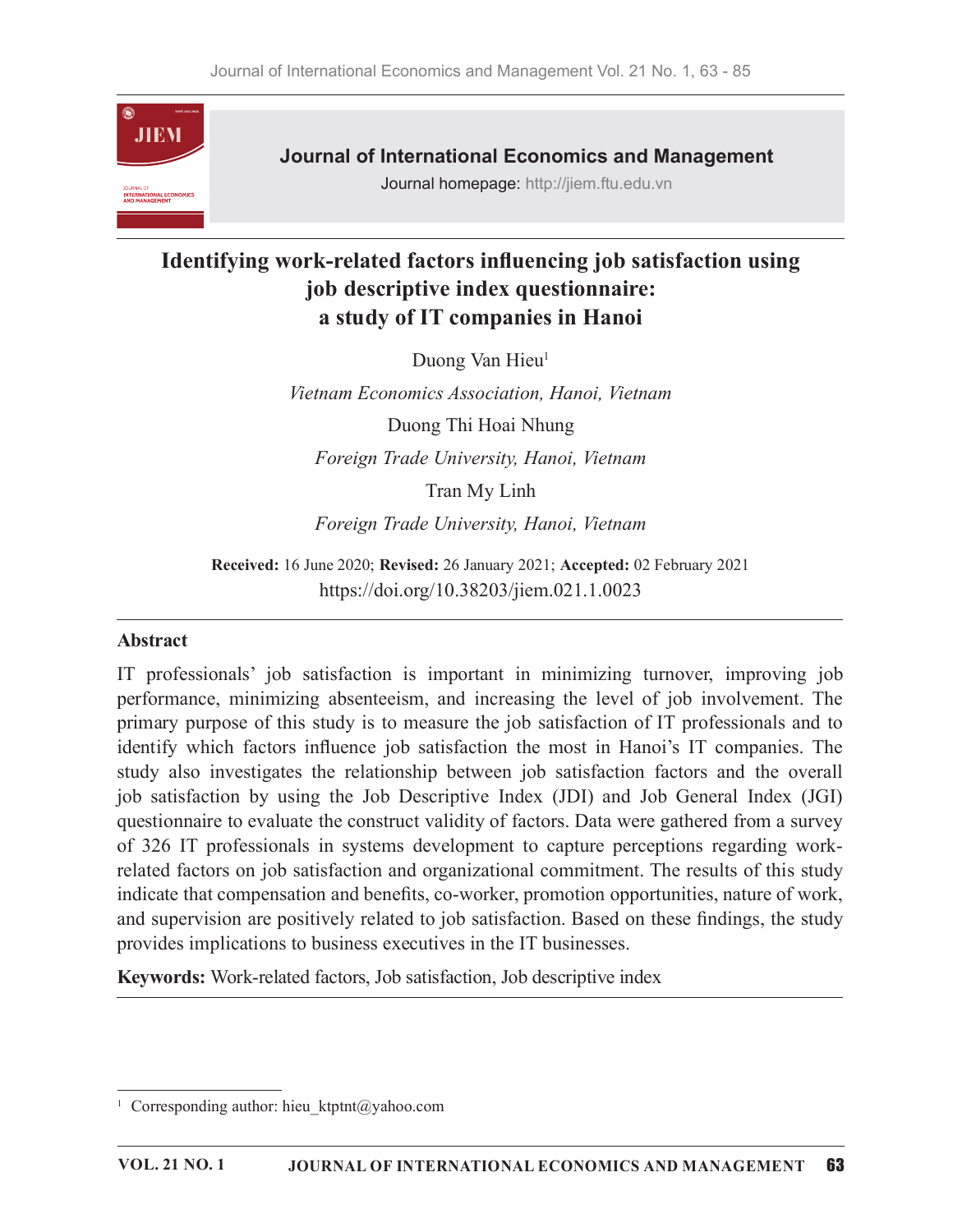#### 1. Introduction

Job satisfaction has recently become a rising research topic for organizations and businesses (Aydogdu and Asikgil, 2011; Spector, 1997). Job satisfaction has been linked to employee performance, absenteeism, and turnover (Agarwal, 2016; Al-zu, 2010; Aydogdu and Asikgil, 2011; Hom and Griffeth, 1995). The importance of job satisfaction, beyond the individual level, is clear regarding its relationship with organizational behaviors related to the "health" of each organization. It is central to processes and as diverse as organizational commitment (Klaus et al., 2014; Mathieu and Zajac, 1990). Because of the importance of job satisfaction for an organization, many theories have tried to investigate and illustrate the factors affecting it. Some of these could be grouped in process theories and content theories or satisfaction of needs (Rast and Tourani, 2012; Stamps, 1997).

The process theories emphasize how one's characteristics of personality affect his/ her professional behavior and, thus, job satisfaction. The personality characteristics of individuals, according to these theories, play a major role in employee behaviors both in the workplace and personal life (Rast and Tourani, 2012; Spector, 2008; Stamps, 1997). The content theories, or needs satisfaction, are based on the feeling of joy that an employee feels when he or she has fulfilled his or her professional goal, which is the pleasant feeling that covers his or her desire and need. An important role of these theories is presented by the mental processes a person utilizes for decision making (Gruneberg, 1979; Luthans, 2006; Rast and Tourani, 2012). "health" of each organization. It is central to processes and as diverse as organizational<br>minimum (Klaus *et d.,* 2014; Mathitu and Zajac, 1990). Because of the importance of<br>satisfaction for an organization, many theorie commitment (Klaus *et al.*, 2014; Mathieu and Zajac, 1990). Because of the importance of<br>job satisfaction for an organization, many theories have tried to investigate and illustrate the<br>factors affecting it. Some of these The process theories (than Mouths) so the characteristics of personality affect his/<br>The process theories emphasize how one's characteristics of personality characteristics of<br>ividuals, according to these theories, play a

satisfaction and the JGI to examine theoretical issues surrounding its use as a measure of job satisfaction.

context. Firstly, studies have shown that IT professionals have different work practices (Kirlidog et al., 2009) and are different from population norms for nearly all personality scales (Wynekoop and Walz, 1998). The premise for IT personnel research is that IT professionals and their work settings are unique to merit specific studies. Secondly, although factors of job satisfaction proposed in this study have been individually studied in various settings, only some have been examined in the IT setting and few studies have focused on job satisfaction regarding IT professionals. Although the topic has been given attention in developed countries, there is a shortage of research on job satisfaction in certain countries like Vietnam (Pham, 2016). The argument even goes so far as indicating that studies on job satisfaction in Vietnam are severely limited (Duong, 2013). This study is aimed to provide additional insights into the job satisfaction of employees in Vietnam. It focuses on a sample of workers, who are IT employees in Hanoi. Thirdly, this study is focused on recommendations that can be used by organizations to better manage their IT personnel.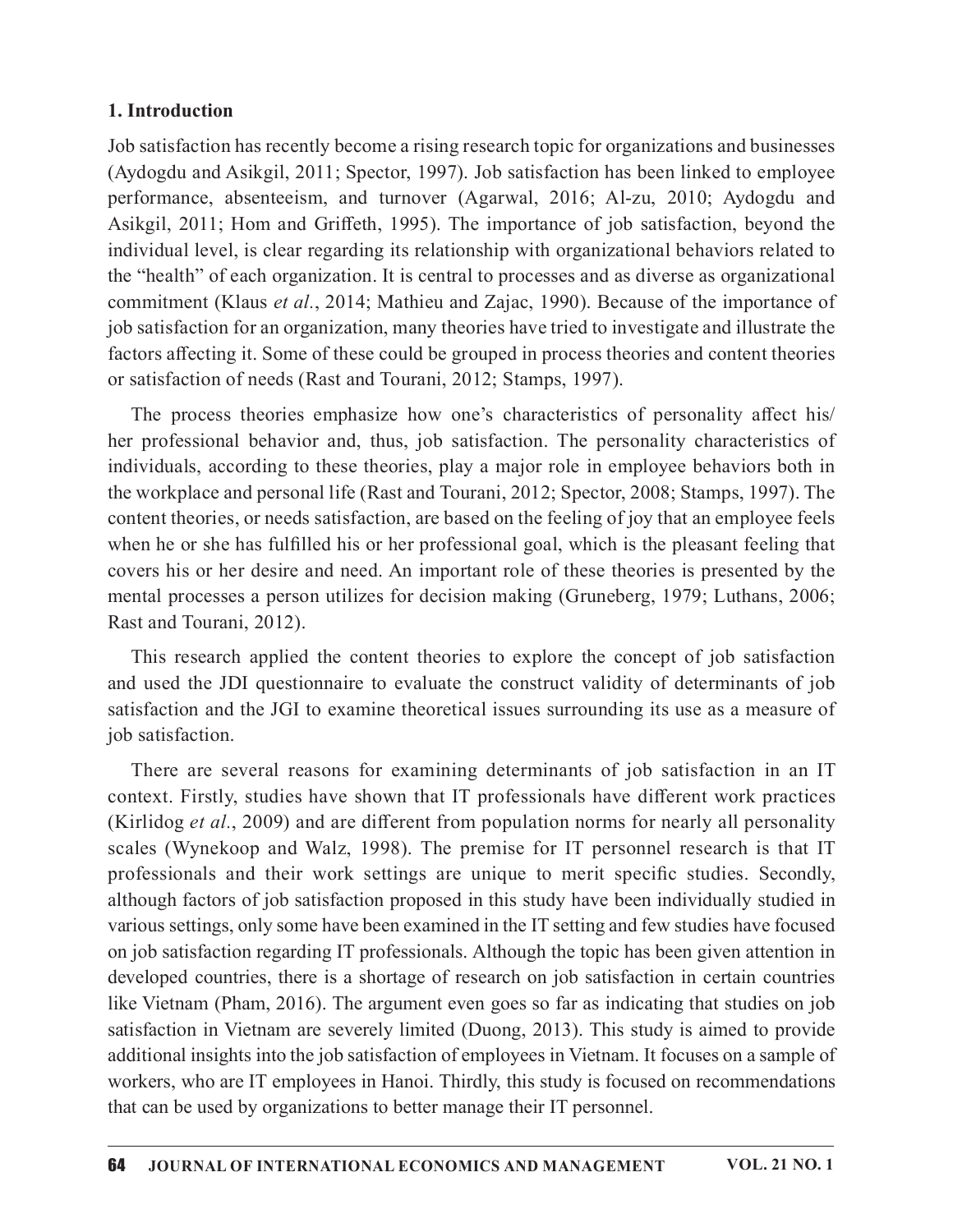This study is divided into 7 sections: (1) Introduction, (2) Literature review of job satisfaction, (3) Research framework, (4) Methodology, (5) Results, (6) Discussion and (7) Conclusion and policy implications.

## 2. Literature review

## 2.1 Concepts of job satisfaction

Job satisfaction has attracted the attention of researchers and executives because it influences an individual's behavior in organizations (Locke,1976; Spector, 1997; Wright and Kim, This study is divided into 7 sections: (1) Introduction, (2) Literature review of job<br>satisfaction, (3) Research framework, (4) Methodology, (5) Results, (6) Discussion and (7)<br>Conclusion and policy implications.<br>2. Liter and organizational psychology, social psychology, and organizational behavior literature (Hackman and Oldham, 1974; Parnell and Crandall, 2003).

Despite its wide usage in research, there is no agreement on what job satisfaction is. Due to this shortcoming, the concept of job satisfaction is one of the important issues forresearchers and organization executives. Some of the most frequently cited definitions of job satisfaction are analyzed in the following paragraphs.

Job satisfaction could be defined as the emotional response of an employee towards the tasks and the natural and social environment of the work (Al-zu, 2010; Drakou *et al.*, 1997). Locke (1976) and Oshagbemi (1999) define job satisfaction as positive feelings and emotional attitudes towards work. Hoppock (1935) defines job satisfaction as any combination of psychological, physiological, and environmental circumstances that cause a person truthfully to say that he/she is satisfied with his/her job. According to this approach, although job satisfaction is influenced by many external factors, it remains something internal relating to how an employee feels. Job satisfaction presents a set of factors that cause a feeling of satisfaction. Vroom (1964) links job satisfaction with the individual's role in the workplace and defines job satisfaction as affective orientations on the part of individuals toward work roles that they occupy. Job satisfaction represents a combination of positive or negative feelings that workers have towards their work (Spector, 1997). In other words, job satisfaction is when a worker in an organization brings with him or her needs, desires, and experiences, which determine expectations that he or she has dismissed. Davis (1982) argues that the concept is double-sided and describes job satisfaction as an individual's satisfaction or dissatisfaction with the work. The term job satisfaction refers to the attitudes and feelings people have about their work. Positive and favorable attitudes toward a job indicate job satisfaction. Negative and unfavorable attitudes toward a job indicate job dissatisfaction (Armstrong, 2006). Job satisfaction is closely linked to an individual's behavior in the workplace (Davis et al., 1985).

Job satisfaction is the collection of feelings and beliefs that people have about their current job. People's levels of job satisfaction range from extreme satisfaction to extreme dissatisfaction. People have attitudes about various aspects of their jobs, such as the kind of work they do, their co-workers, supervisors or subordinates, and their payment (George et al., 2008).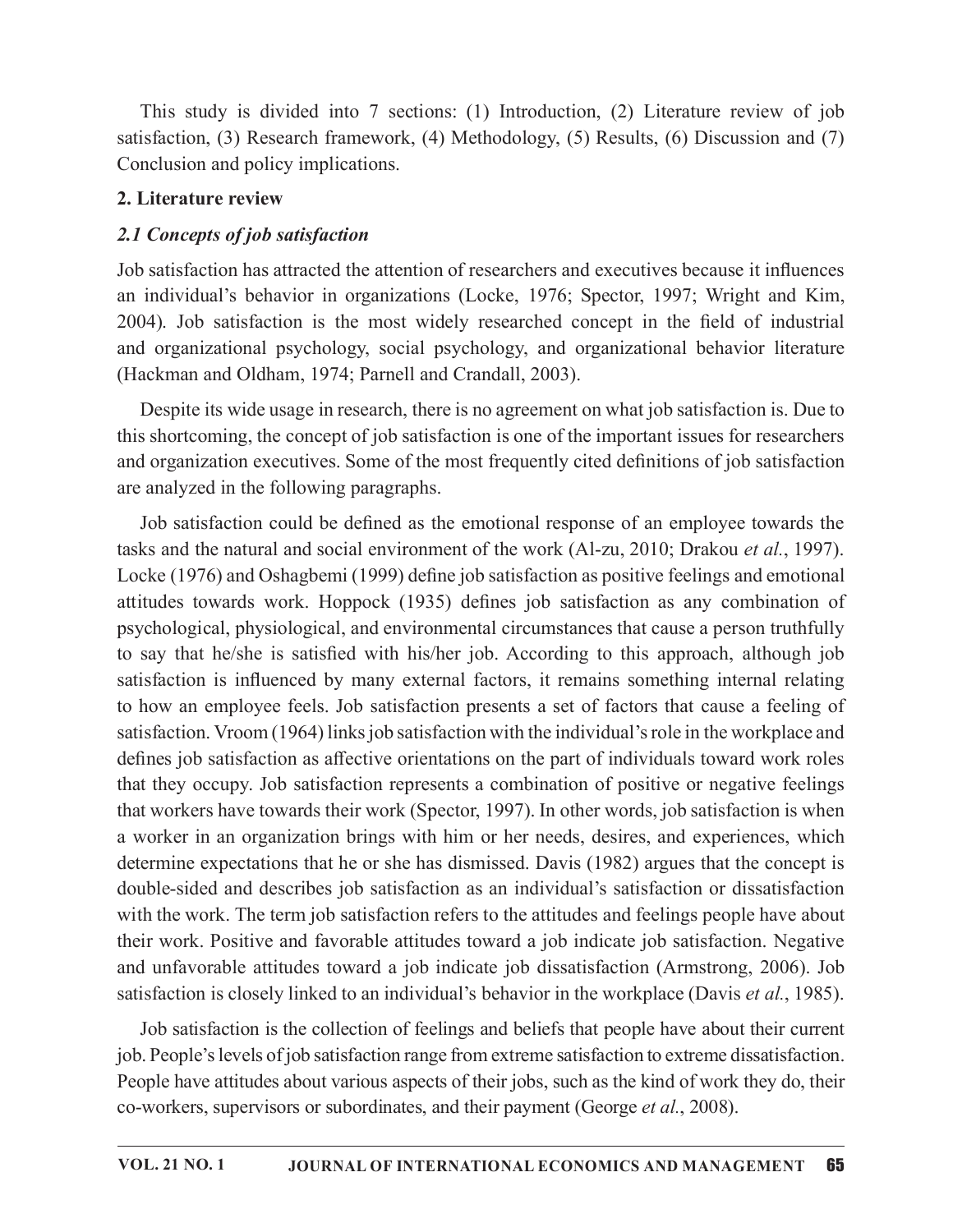To summarize, it is argued that job satisfaction describes the emotion of a person reflecting how much he or she likes his or her job. When we say that an individual has high job satisfaction, we mean that the he or she and values the job highly and feels positive about it. This study applies the concepts of Spector (1997), which describes job satisfaction as to how people feel about their jobs and different aspects of their jobs. It is the extent to which people like (satisfaction) or dislike (dissatisfaction) their jobs. To summarize, it is argued that job satisfaction describes the emotion of a person reflecting<br>show much he or she likes his or her job. When we say that an individual has high job<br>satisfaction, we mean that the he or she

## 2.2 Factors affecting job satisfaction

## 2.2.1 Classification of factors affecting job satisfaction

Job satisfaction is influenced by a series of factors. Little consensus has been achieved on the determinants of job satisfaction (Spector, 2008). The factors and their levels of impact are different in the sense that the individuals who are doing the same work in the same psychological perspectives of each worker.

Many factors, including environmental and personal factors, affect job satisfaction (Giannikis and Mihail, 2011; Spector, 2008; Vakola and Nicholaou, 2012). Personal factors include a person's personality, gender, age, and social differences (Agarwal, 2016; Aydogdu and Asikgil, 2011; Judge et al., 2001; Rast and Tourani, 2012). Controversy exists among researchers about the influence of these factors on job satisfaction.

Among the environmental factors, there are work-related factors such as job's characteristics, which refer to the nature and responsibilities of the job, the salary, the fairness in the workplace, payment, promotion, training, and development, or supervisor and colleague relationship (Alam, 2012; de Graaf- Zijl, 2012; Lottrup et al., 2015). Other environmental factors are regarded as the relationship of culture and national differences with job satisfaction. It has been shown that when colleagues differ in nationality, culture is the factor affecting employee satisfaction (Bhandari et al., 2015; Hauff et al., 2015). Spector (2008) among other researchers argues that the work-related factors positively affect employee job satisfaction. How demographic factors affect job satisfaction is, however, a controversy among researchers. This study, hence, focuses on identifying the impact of work-related factors on job satisfaction.

### 2.2.2 Work-related factors influencing job satisfaction

#### Relation with co-worker

Co-workers are people working in the same department or the same organization (Bateman, 2009). Relation with co-workers increases job satisfaction when colleagues' relationship is harmonious and trusting and when employees cooperate efficiently and provide help in a friendly working environment. Hodson (1997) argues that social relations of the workplace may make a key contribution to employees'job satisfaction, productivity, and well-being. The present study has its focus on employee perceptions of co-worker support because co-workers are in contact on a day-to-day basis. Co-worker support refers to co-workers' assistance to one another in their tasks by sharing knowledge and expertise and providing encouragement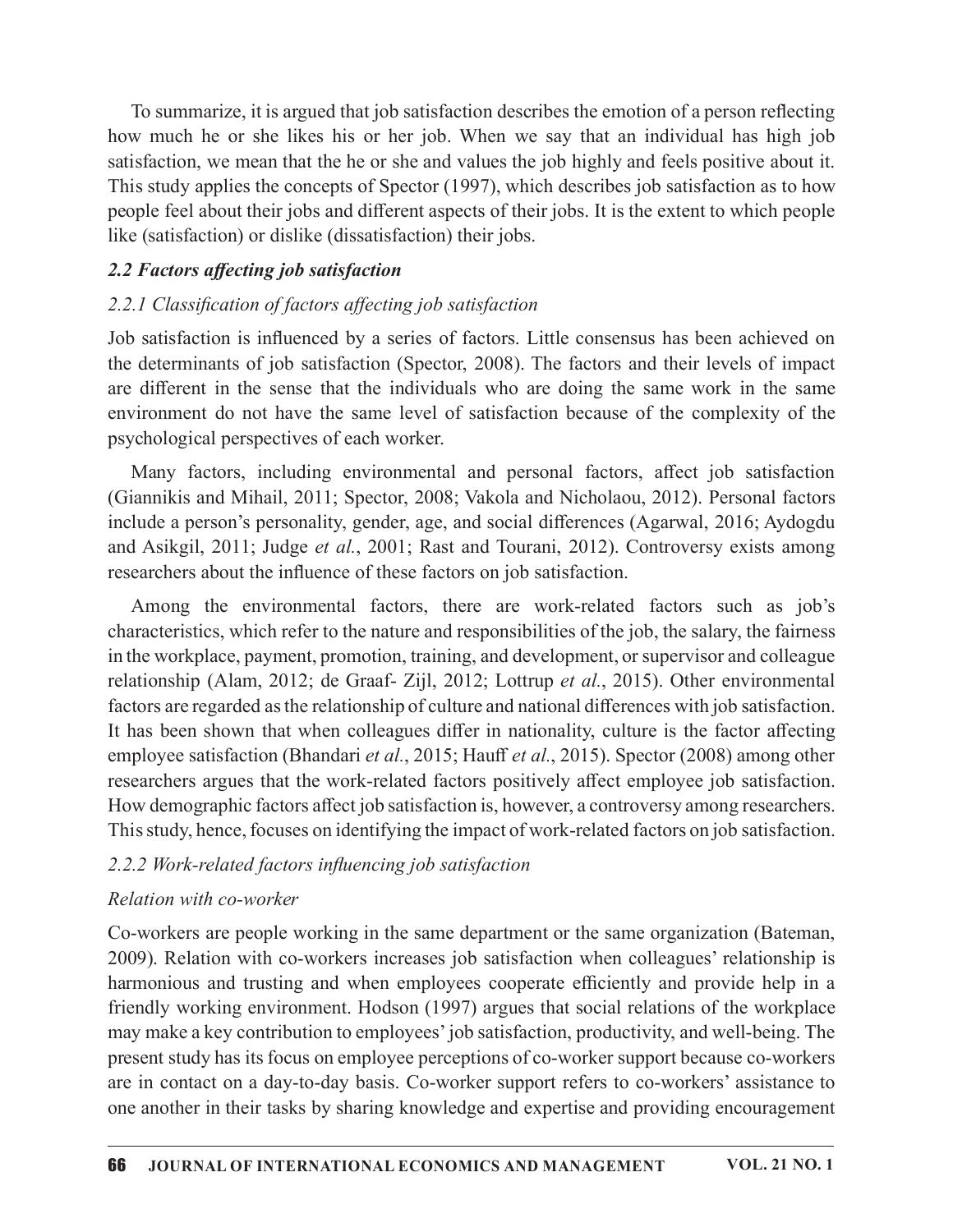and support (Zhou and George, 2001). A welcoming and supportive working relationship increases the work contentment of employees (Johns, 1996; Kreitner and Kinicki, 2001).

## The nature of work

Locke (1976) argues that satisfaction is determined by a discrepancy between what one wants and what one has in a job or a work. The nature of the job is reflected through multiple aspects such as qualification requirements, employee's skill set and abilities, work knowledge, or chances for advancement. Luddy  $(2005)$  and Chau  $(2009)$  show statistical proof of the nature of work a൵ecting job satisfaction.

## Attitudes toward supervisors

Within an organization, employees need guidance, direction, and management from their supervisors. The support of supervisors is one of the most important factors for employee retention, which can be shown through fair treatment, subordinate assistance, vision, and management ability (Robins et al., 2002). Supervisor support is defined as the extent to which leaders and administrators care for the welfare of their employees and value their contribution (Neog and Barua, 2014). When employees feel that they are receiving support, care, and assistance from their supervisors, they develop a viewpoint that they are being appreciated, heard, and cared for. Hence, they feel satisfied with their jobs. Furthermore, supervisors' behaviors and attitudes play an important role in meditating employees' level of cooperation by encouraging their development and controlling dissatisfaction at the right time. Previous studies have presented this relationship between supervisors and job satisfaction (Koustelios, 2001; Luddy, 2005; Tran, 2005).

# Opportunities for promotion

According to Pergamit and Veum (1999), Peterson et al. (2003), and Sclafane (1999), promotion opportunities connect directly with employee's job satisfaction. This perspective is supported by the study of Ellickson and Logsdon (2002), investigating government employees' work contentment and find a positive assessment of the work advancement factor. Nonetheless, Kreitner and Kinicki (2001) propose that this positive relation depends fairly on the equity awareness of employees.

# Compensation and benefits

Monetary compensation and benefits are considered the most important factor for employees' work satisfaction. Compensation ranks first in determining job satisfaction (Neog and Barua, 2014). Monetary payment or salary is one of many reasons for which people work. Salary is defined as the monetary benefit given to the employees by a company in return for the services that the employees render towards the company. Employees can still experience job dissatisfaction, even with high payment (Luddy, 2005). Nevertheless, in developing countries such as Vietnam, salary remains a crucial factor contributing to job satisfaction (Tran, 2005; Pham, 2012).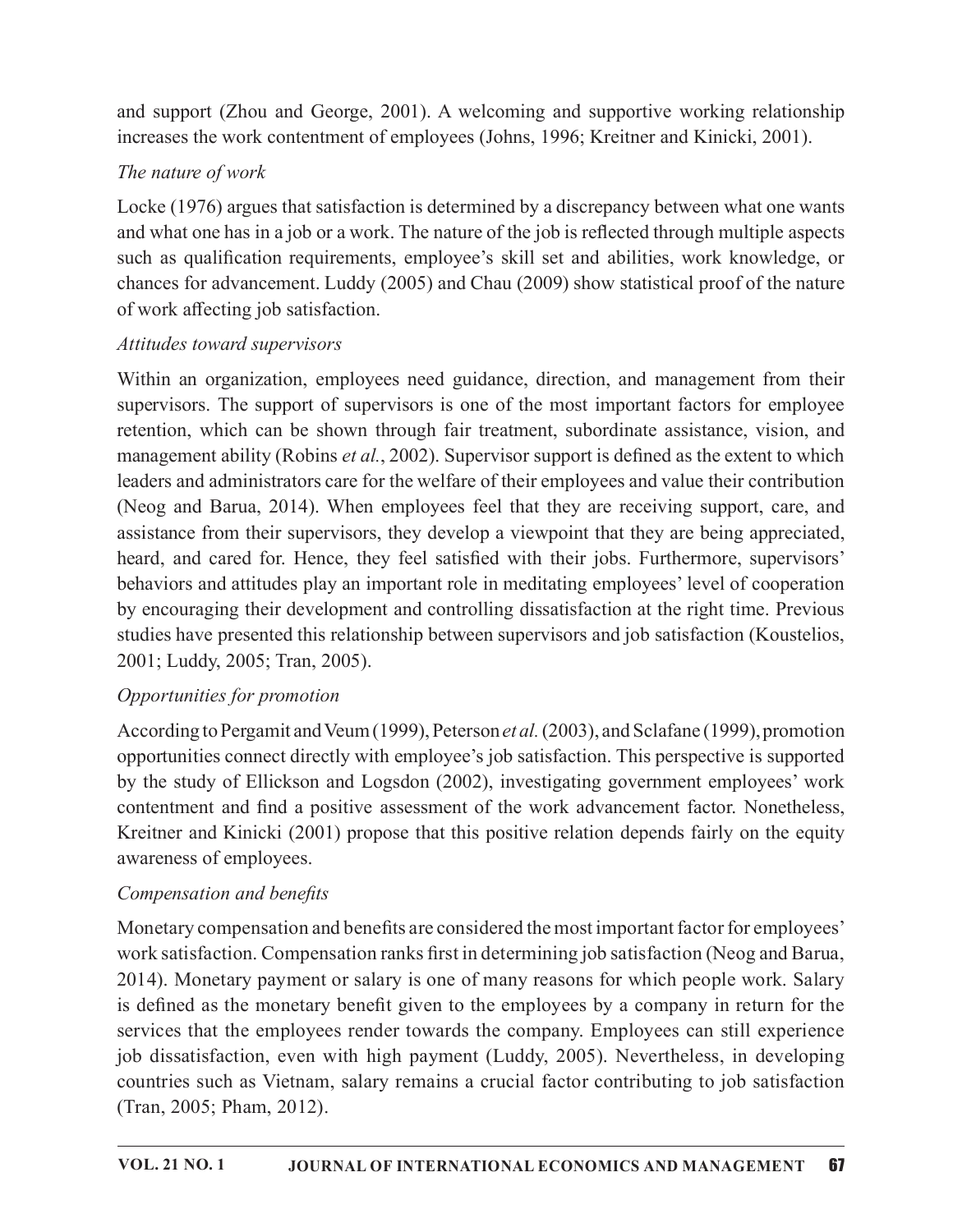#### 2.4 Research gap

The magnitude of job satisfaction is considered a strong predictor of a worker's behavior. This measure has been used to predict separations, resignations, and productivity of workers (Clark et al., 1996; Shields and Price, 2002). Furthermore, job satisfaction is one of the 5 most crucial predictors of overall well-being (Argyle and Martin, 1989; Clark et al., 1996).

The implications of job contentment have spurred a significant amount of research on the dimensions of satisfaction factors. Smith *et al.*, (1969) have researched job satisfaction descriptive index at Cornell University and evaluated 5 factors including work nature, promotion opportunities, supervisor support, colleagues, and payment. The study by Spector (1985) in the field of services indicates that there are 9 factors affecting employees' contentment with their jobs, including the JDI facets with the addition of job desire, information communication, unexpected rewards, and welfare. Luddy (2005) finds that 3 out of 5 factors in the JDI model positively impact job satisfaction while the remaining 2 prove dissatisfaction in health services in South Africa.

In the context of Vietnam, the concept of employee job satisfaction has been widely studied. Recent studies have a focus on determinants of job satisfaction in educational institutions and mechanical companies (Nguyen and Nguyen, 2013; Nguyen, 2011; Nguyen, 2005).

Although the researchers mentioned above share the same research interests in job satisfaction, they have little consensus on determinants of job satisfaction in the IT businesses. The factors and their levels of impact are different in various industries (Spector, 2008). Individuals doing the same work in the same environment do not all have the same level of satisfaction because of the complexity of their psychological perspectives. Many studies in this field are limited by sample size, scope, and subject matter, whereas many studies are focused on the impact of a large group of influencing factors. This study seeks to extend research insights into job satisfaction and work-related antecedents in IT companies located in Hanoi, Vietnam, and then suggest recommendations to enhance the job satisfaction of IT professionals.

#### 3. Research framework

#### 3.1 Proposed research model

The study identifies the work-related determinants of job satisfaction, which include relation with co-workers (coworker), the nature of work (job), attitudes toward supervisors (supervision), opportunities for promotion (promotion), and compensation and benefits (pay).

Figure 1 shows 5 independent variables and one dependent variable. The independent variables are hypothesized to be correlated with and have a direct influence on job satisfaction as indicated by Arrows from H1 to H5. This job satisfaction model is derived from theories and tested for its applicability to measure the overall work contentment level of employees in an organization based on JDI (Smith et al., 1969).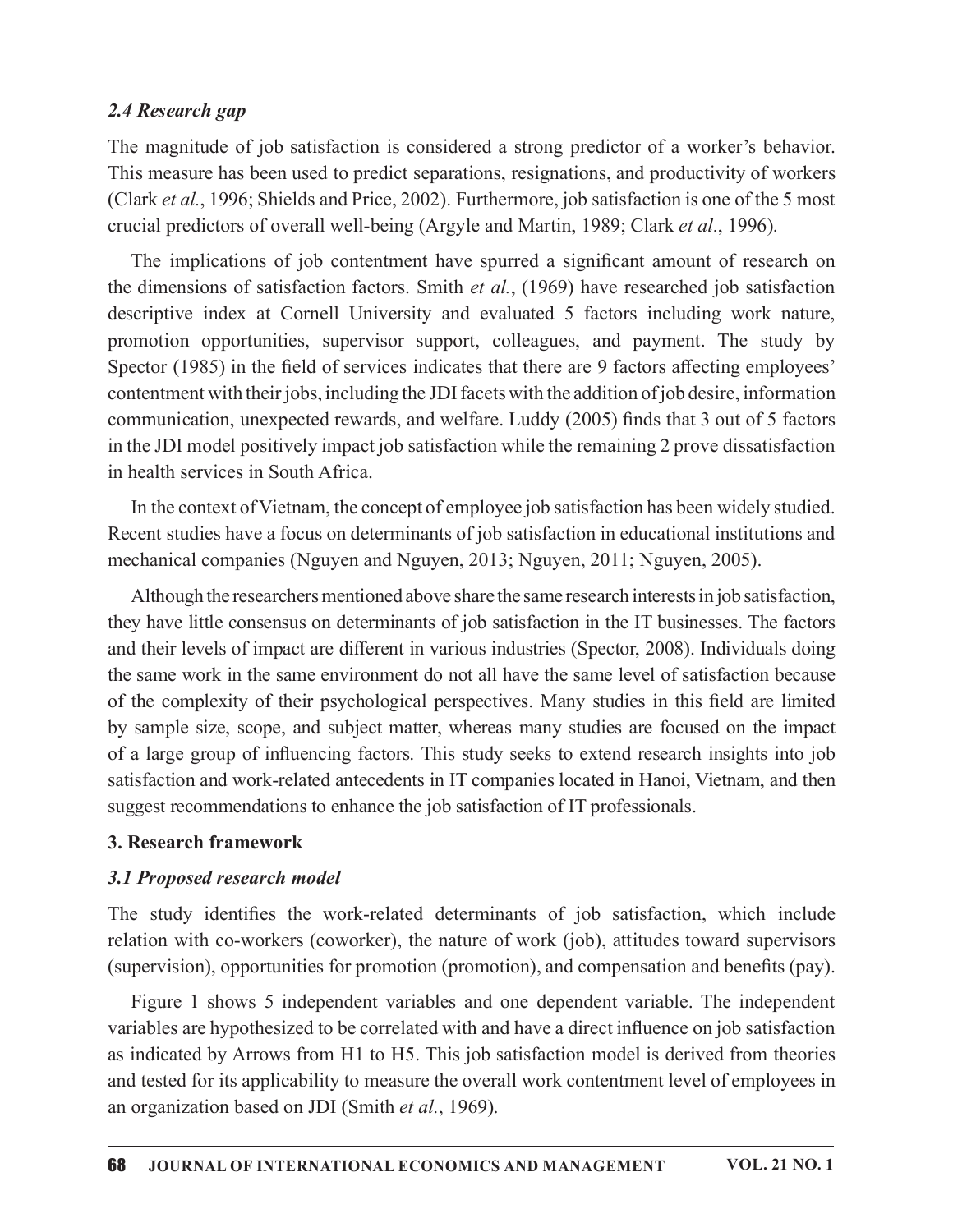

Figure 1. Hypotheses model

**Source:** Proposed by authors

# 3.2 Hypothesis development

# Relation with co-worker and job satisfaction

EXECUTE SURFARY COMPRESSION THE CONDUCTED THE CONDUCTED THE CONDUCTED TRANSITION CONDUCTED TRANSITION TRANSITION TRANSITION CONDUCTED TRANSITION CONDUCTED TRANSITION CONDUCTED TRANSITION CONDUCTED TRANSITION CONDUCTED TRAN have supports from their co-workers and their colleagues are friendly and helpful. Employees are satisfied if they have fair competitiveness of awards and promotion opportunities in the company. The main elements of satisfaction with co-worker relations are trust, dedication in work, and friendliness. In other words, employees will feel more satisfied with their jobs if they have a good relationship with their co-workers. This argument is confirmed by Ramayah and Muhamad (2001), Luddy (2005), Tran (2005), Nguyen (2011), and Pham (2012). Thus, in this study the following hypothesis is advanced: workers are competitive and supportive. Employees will feel satisfied with their jobs if they have supports from their co-workers and their colleagues are friendly and helpful. Employees the are satisfied if they have fair

 $H1$ : The relation with co-workers positively affects the general job satisfaction of employees.

# The nature of work and job satisfaction

The work factor reflects the compatibility of job characteristics and an employee's job qualifications, expectations, and capacities. By arranging a job in an efficient and organized way, employers can boost positive emotions, encourage self-development, exploit the potentials of employees, and increase productivity. In other words, employees will feel satisfied with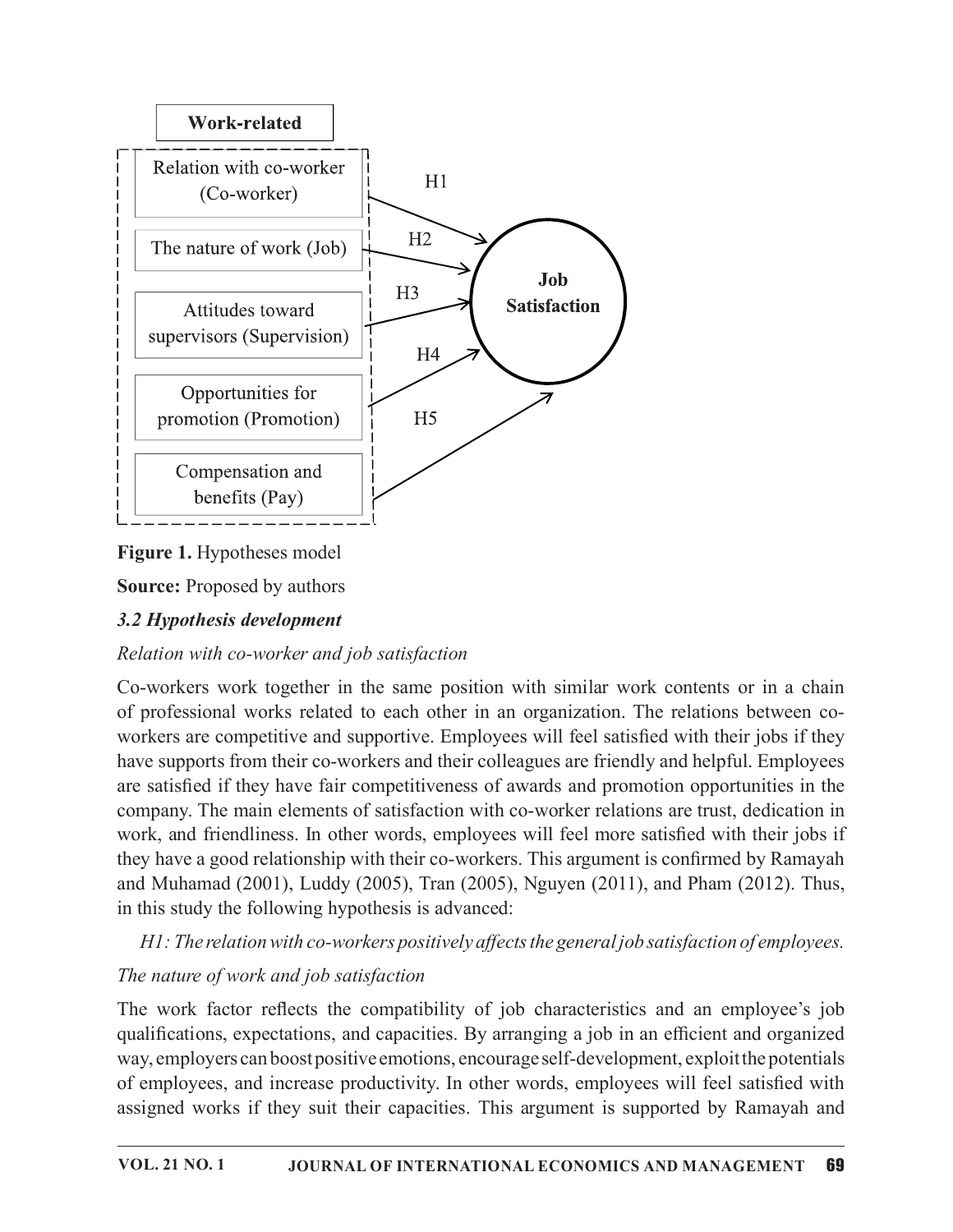Muhamad (2001), Kinicki et al. (2002), Luddy (2005), Tran (2005), and Nguyen (2011). Findings from these studies show that employee satisfaction with the nature of work influences their satisfaction on the job. Therefore, the authors advance the following hypothesis:

## $H2$ : The nature of work positively affects the general job satisfaction of employees.

### Attitudes toward supervisors (Supervision) and job satisfaction

According to Cumbey and Alexander (1998), the relationships between job satisfaction and effective supervisory are verified. Their results affirm that effective supervisory on employees has a positive effect on job satisfaction. Bradley *et al.* (2004) conduct a study with supervision Muhamad (2001), Kinicki *et al.* (2002), Luddy (2005), Tran (2005), and Nguyen (2011).<br>Findings from these studies show that employee satisfaction with the nature of work influences<br>their satisfaction on the job. Therefor the supervision preferred by workers, which is to have close supervision of work since workers enjoy visual assessment of their performance. This finding suggests that monitoring is desirable. They find a positive relationship between supervision and job satisfaction. Great supervisors demonstrate capability, vision, and management ability to support subordinates in their work (Robins et al., 2002). Keashly and Jagatic (2000) argue that poor supervision leads to dissatisfaction of workers. Karasek and Theorell (1990) find that poor supervision does not only cause dissatisfaction with employees' work but also leads to higher turnover. Besides, a supervisor's workplace control has a significant effect on employee satisfaction and reduces employee turnover (Harmon et al., 2007). For this reason, the following hypothesis is advanced:

H3: The attitudes toward supervisors positively affect the general job satisfaction of employees.

#### Opportunities for promotion and job satisfaction

One of the most important factors that significantly affect an individual's satisfaction process is a promotion (Luthans, 1973). The individuals that do not have any expectation of being promoted are more satisfied than the employees that are waiting to be promoted. It is expected that this promotion expectation positively affects an individual's performance but negatively affects individual job satisfaction (Bassett, 1994; Oshagbemi, 1999). Individuals with experience, business knowledge, and skills hope to have better conditions and be promoted in their work (Price and Mueller, 1986). If this promotion expectation is not achieved, it will have negative effects on job satisfaction (Oshagbemi, 1999). By using the promotion mechanism, employees will feel more satisfied when they realize that they have made career progress and have a significant position in the organization and society. In this study, the promotion has been considered as a factor affecting job satisfaction. Therefore, this study proposes a hypothesis as follows:

H4: The opportunities for promotion positively affect the general job satisfaction of employees.

### Compensation, benefits, and job satisfaction

Compensation and benefits are human resource practices used by an enterprise to attract talent, retain employees, and minimize job dissatisfaction (Churchill et al., 1974). Employees will perceive that fairness of pay comes from comparing their contribution or efforts in terms of their received rewards with those of their co-wokers. They will be satisfied if the rate they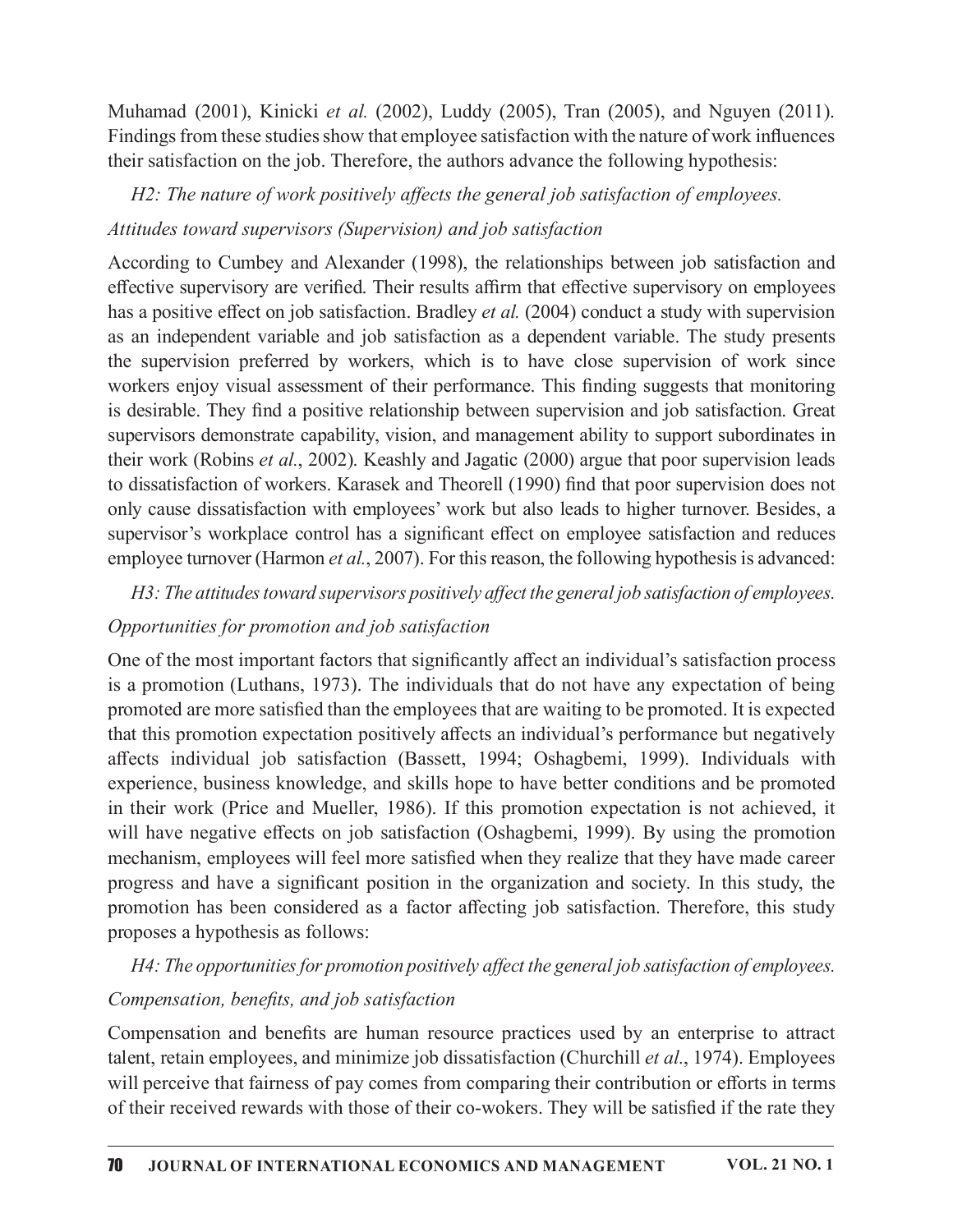expect is lower than or equal to the level they get and they will be disappointed if they do not get what they expect (Luthans, 1973, Wright and Kim, 2004). Salary and bonuses are among the most common influencing factors for employee satisfaction (Spector, 1997). As supported by Ting (1997), there were 2 different types of pay practices that have effects on job satisfaction, including the pay itself and financial prospects in the future. Thus, this study hypothesizes that:

H5: The compensation and benefits positively affect the general job satisfaction of employees.

# 4. Methodology

# 4.1 Measurement

The scale development procedure was conducted in  $6$  sections: (1) Literary definition of the concept; (2) Identification of the concept; (3) Generation of items; (4) Reduction of the scale; (5) Data collection; and (6) Testing of the scale. After reviewing theories of job satisfaction and work-related factors, the study conceptualized 5 factors that influence job satisfaction based on JDI.

# Measuring factors of job satisfaction based on Job Descriptive Index

One of the most widespread and popular questionnaires is the JDI created by Smith et al. (1969). They measure factors of job satisfaction using words, mainly adjectives, to describe an employee's feelings about his or her job. Following their surveys and statistical analysis, they added other words to create a questionnaire that could assess factors affecting job satisfaction. These factors include relation with co-workers (Co-worker), the nature of work (Job), attitudes toward supervisors (Supervision), opportunities for promotion (Promotion), compensation, and benefits (Pay) (Spector, 1997). The original scale has a total of 72 items with either 9 or 18 items per subscale. Each item is an evaluative short phrase that is descriptive of the job. and work-related tactors, the study conceptualized 5 tactors that influence job satistaction<br>Measuring factors of job satisfaction based on Job Descriptive Index<br>One of the most widespread and popular questionnaires is th

To monitor the influence of different observed variables, designing suitable and trustworthy scales is compulsory to detect and analyze possible issues. The study uses the modified scales of Leck (2016) with 30 items, in which each factor has 5 items. The factor scales of job shown in Table 1.

# Measuring job satisfaction in general based on Job in General Index

To complement JDI, JGI was set up with 18 questions to assess overall satisfaction. The difference with JDI is that JGI evaluates some other aspects of the profession such as "how satisfied the employee is by customers" and the questions show the best overall satisfaction and have higher reliability. The questions of JGI are associated with long-term feelings and were designed to measure the overall satisfaction (Greenberk and Baron, 2013; Spector, 2008; Drakou et al., 1997). According to the literature, it contains assessment questions, which have higher reliability as predictors of behavior. Measurement of factors of job satisfaction is shown in Table 1.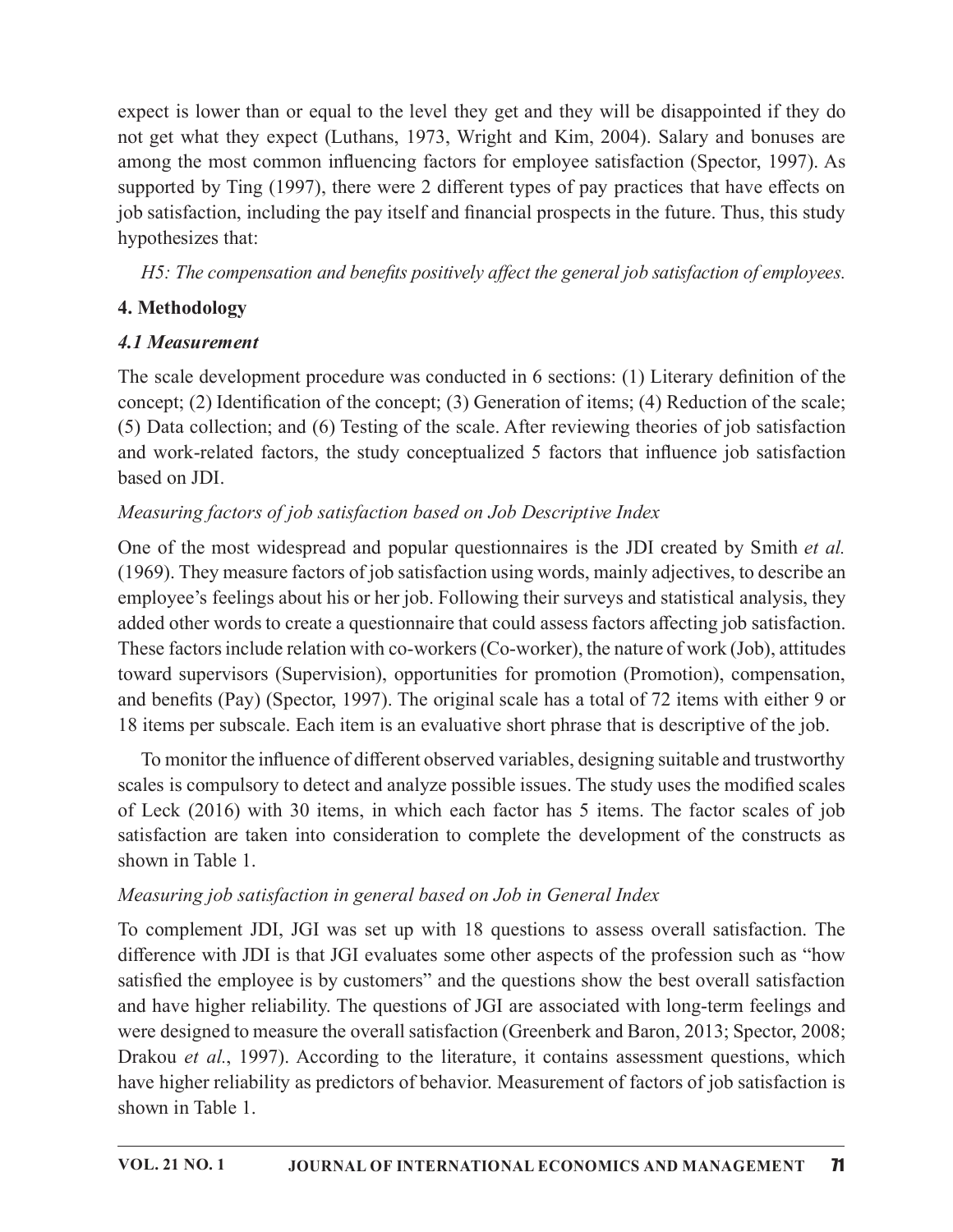| <b>Factors</b>                             | <b>Items</b>                                       | <b>Authors</b>          |
|--------------------------------------------|----------------------------------------------------|-------------------------|
| Relation with co-workers                   | Co-woker1 - Helpful                                | Smith et al. (1969),    |
| (Co-worker)                                | Co-worker2 - Responsible                           | adapted by Leck (2016)  |
|                                            | Co-worker3 - Intelligent                           |                         |
|                                            | Co-worker4 - Stimulating                           |                         |
|                                            | Co-worker5 - Active                                |                         |
| The nature of work (Job)                   | Job1 - Use my abilities                            |                         |
|                                            | Job2 - Give a sense of accomplishment              |                         |
|                                            | Job3 - Can see the result                          |                         |
|                                            | Job4 - Exciting                                    |                         |
|                                            | Job5 - Challenging                                 |                         |
| Attitudes toward                           | Supervision1 - Around when needed                  |                         |
| supervisors (Supervision)                  | Supervision2 - Supportive                          |                         |
|                                            | Supervision3 - Tell me where I stand               |                         |
|                                            | Supervision4 - Knows job well                      |                         |
|                                            | Supervision5 - Up-to-date                          |                         |
| Opportunities for<br>promotion (Promotion) | Promotion1 - Good opportunities for<br>advancement |                         |
|                                            | Promotion2 - Promoting ability                     |                         |
|                                            | Promotion3 - Fairly good chance for<br>promotion   |                         |
|                                            | Promotion4 - Regular promotions                    |                         |
|                                            | Promotion5 - Fair promotion policy                 |                         |
| Compensation and benefits Pay1 - Well paid |                                                    |                         |
| (Pay)                                      | Pay2 - Adequate income for normal<br>expenses      |                         |
|                                            | Pay3 - Fair payment                                |                         |
|                                            | Pay4 - Enough to live on                           |                         |
|                                            | Pay5 - Comfortable                                 |                         |
| Job satisfaction in general                | Job-satisfaction1 - Make me content                | Spector (2008); adapted |
| (Job-satisfaction)                         | Job-satisfaction2 - Enjoyable                      | by Leck $(2016)$        |
|                                            | Job-satisfaction3 - Acceptable                     |                         |
|                                            | Job-satisfaction4 - Pleasant                       |                         |
|                                            | Job-satisfaction5 - Worthwhile                     |                         |

Table 1. Measurement of factors of job satisfaction

Sources: Spector (2008) adapted by Leck (2016)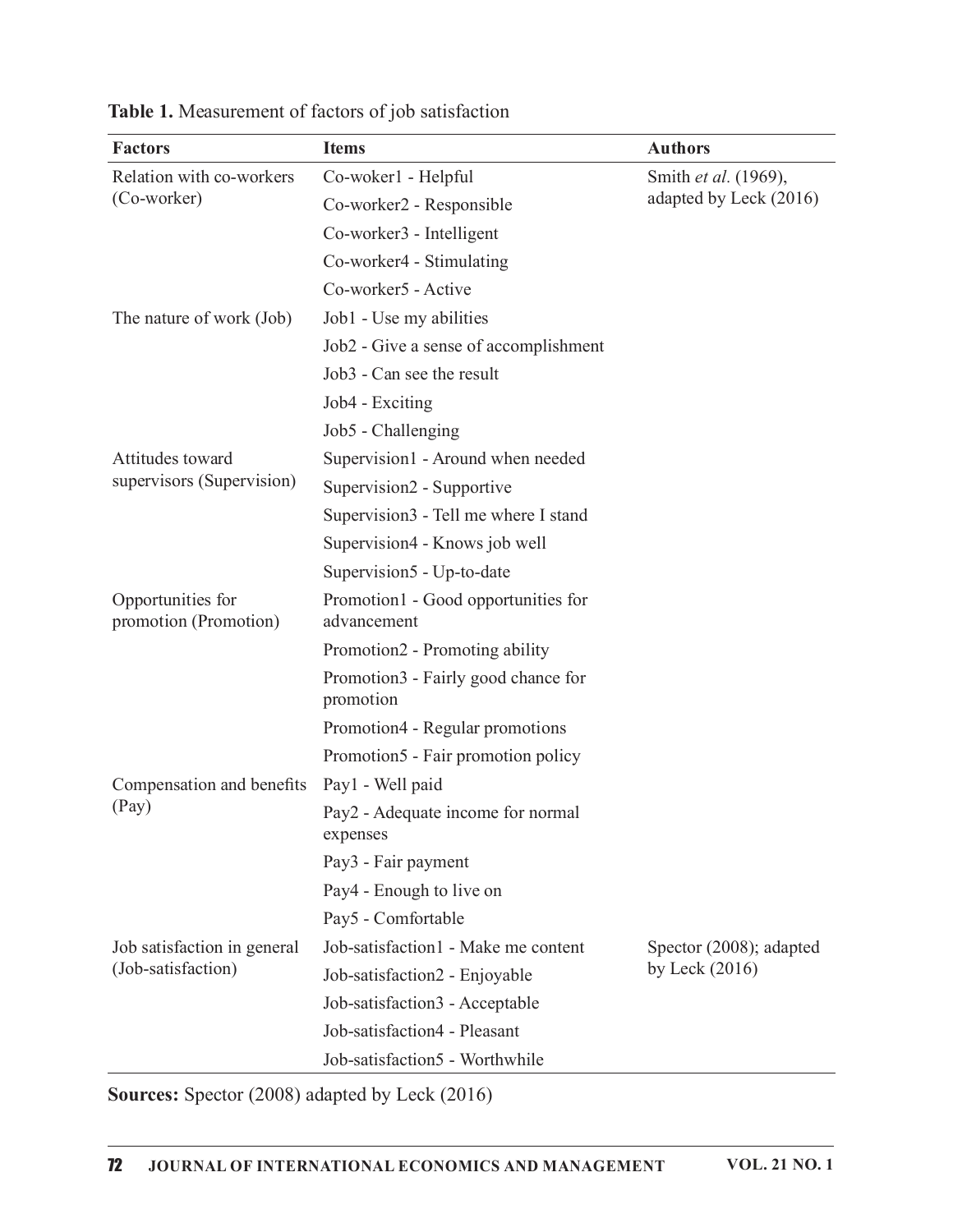Although JDI validity and reliability are testified through various studies and recognized as one of the most famous tools to measure job satisfaction, the original model only contains answers in the form of Yes or No. Many measurement scales, which are more reliable and appropriate for statistical analysis, have been developed since then (Kinicki et al., 2002; Tasios and Giannouli, 2017). Among them, the Likert scale is a common measure in social science, particularly in the topic of job satisfaction. In principle, the more detailed the scale is, the more accurate it is. The 5-point Likert scale is appropriate for this study because its accurateness is similar to the 7-point Likert. A 5-point Likert scale is, thus, used and the choice for each item in JDI and JIG model is as follows:  $1 =$  Strongly disagree,  $2 =$  Disagree,  $3$  = Neutral,  $4$  = Agree,  $5$  = Strongly agree. Although JDI validity and reliability are testified through various studies and recognized<br>as one of the most famous tools to measure job satisfaction, the original model only contains<br>answers in the form of Yes or No. Ma wers in the form of Yes or No. Many measurement scales, which are more reliable and<br>oropriate for statistical analysis, have been developed since then (Kinicki *et al.*, 2002;<br>ions and Giannouli, 2017). Among them, the Lik

## 4.2 Data collection

Primary data are collected from a questionnaire survey. The main objective is to gain an inheen returned.

related factors regarding relation with co-workers, the nature of work, attitude toward supervisors, opportunities for promotion, compensation, and benefits, and overall job satisfaction. The items used were pre-tested by several managers and IT professionals. is, the more accurate it is. The 5-point Likert scale is appropriate for this study because its<br>accurateness is similar to the 7-point Likert. A 5-point Likert scale is, thus, used and the<br>choice for each item in JDI and to increase its comprehension and clarity. After that, the formal survey was conducted choice for each item in JDI and JIG model is as follows:  $1 =$  Strongly disagree,  $2 =$  Disagree,  $3 =$  Neutral,  $4 =$  Agree,  $5 =$  Strongly agree.<br>
4.2 Data collection<br>
Primary data are collected from a questionnaire survey. group of ten leading IT companies in Vietnam (Vietnam Report, 2020). Thecompanies are mainly from 2 sub-industries, which are IT and Telecommunication and Services, Software Solutions, and System Integration Technology. IT professionals are identified as those who strategically implement technology to carry out companies' vision. Through interviews with IT managers, the authors can identify 5 key IT positions to be our respondents including programmers, systems analysts, senior systems analysts, project leaders, and database administrators. Table 2 presents a summary of the industry types and IT positions of our respondents.

The sample consists of 380 respondents. However, only 362 questionnaires are fully answered. Out of the respondents, 83% are male and 17% are female. This result shows that a major proportion of respondents are male, which is close to the proportion of 89% male respondents reported in the 2020 IT Industry HR report (VietnamworksInTECH, 2020). The 362 respondents are generally well educated and experienced in the information technology field, which is shown by their demographic statistics (see Table 2). Based on these observations, these IT professionals are representatives of those found in IT organizations.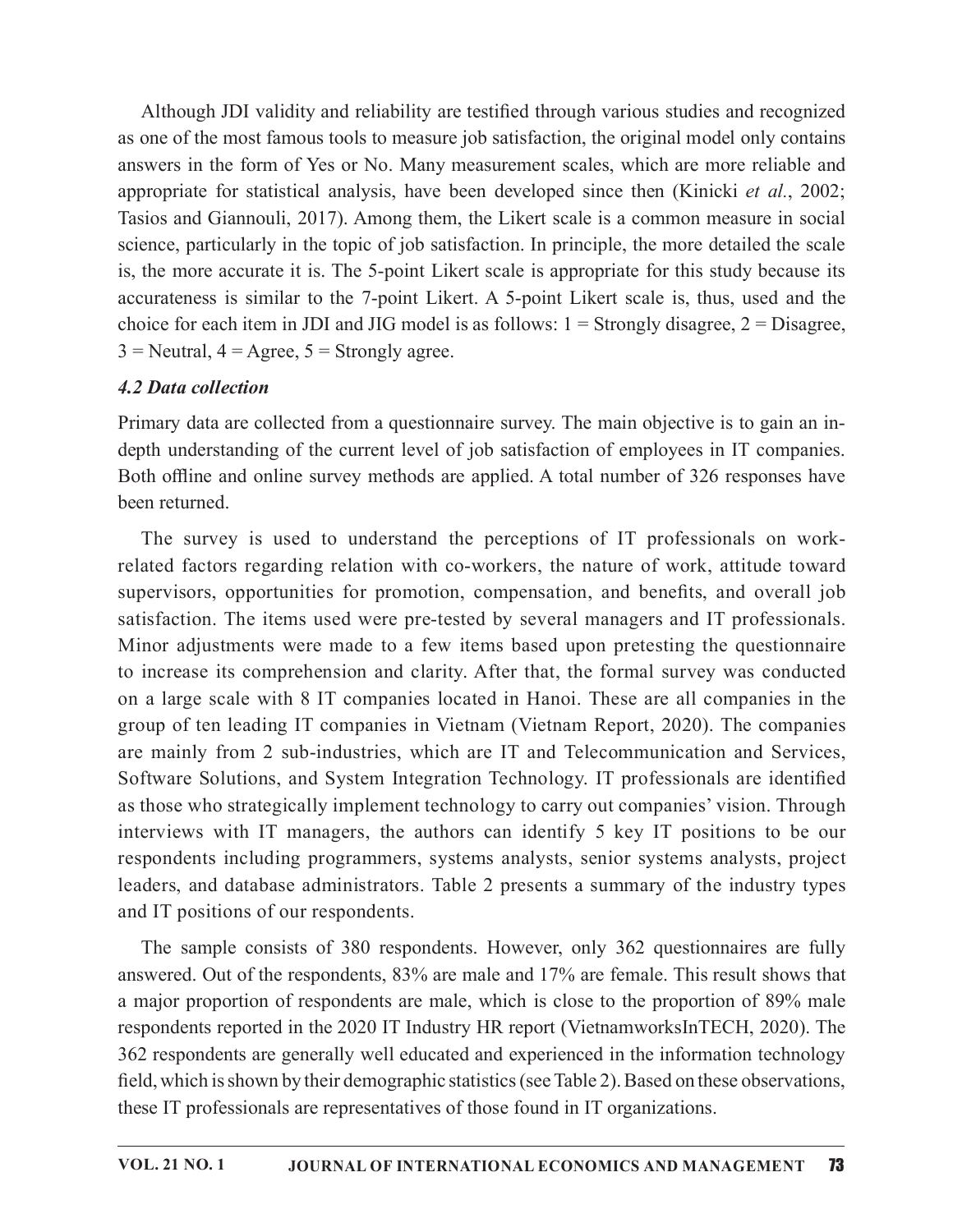| Table 2. Surveyed respondents' demographics |                                                                                                                                                                                                                                                                                               |        |
|---------------------------------------------|-----------------------------------------------------------------------------------------------------------------------------------------------------------------------------------------------------------------------------------------------------------------------------------------------|--------|
|                                             | Respondents' experience, IT and Telecommunication                                                                                                                                                                                                                                             | 54%    |
| by industry type                            | Services, Software Solutions & System Integration Technology                                                                                                                                                                                                                                  | 46%    |
| <b>IT</b> position                          | Programmer/Analyst                                                                                                                                                                                                                                                                            | 25%    |
|                                             | Systems analyst                                                                                                                                                                                                                                                                               | 15%    |
|                                             | Senior systems analyst                                                                                                                                                                                                                                                                        | 20%    |
|                                             | Project leader                                                                                                                                                                                                                                                                                | 12%    |
|                                             | Database administrator                                                                                                                                                                                                                                                                        | 8%     |
|                                             | Other                                                                                                                                                                                                                                                                                         | 20%    |
| Gender                                      | Male                                                                                                                                                                                                                                                                                          | 83%    |
|                                             | Female                                                                                                                                                                                                                                                                                        | 17%    |
| <b>Highest completed</b>                    | College                                                                                                                                                                                                                                                                                       | 23%    |
| education                                   | Bachelor's degree                                                                                                                                                                                                                                                                             | 63%    |
|                                             | Master's degree                                                                                                                                                                                                                                                                               | 14%    |
| Age                                         | 21-30 years old                                                                                                                                                                                                                                                                               | 55%    |
|                                             | 31-40 years old                                                                                                                                                                                                                                                                               | 34%    |
|                                             | 41-50 years old                                                                                                                                                                                                                                                                               | $11\%$ |
| <b>Working experiences</b>                  | $<$ 5 years                                                                                                                                                                                                                                                                                   | 25%    |
|                                             | 6-10 years                                                                                                                                                                                                                                                                                    | 40%    |
|                                             | $> 10$ years                                                                                                                                                                                                                                                                                  | 35%    |
| <b>Source: Authors' calculation</b>         |                                                                                                                                                                                                                                                                                               |        |
|                                             |                                                                                                                                                                                                                                                                                               |        |
| 4.3 Analysis method                         |                                                                                                                                                                                                                                                                                               |        |
|                                             | The authors conduct qualitative analysis through interviewing experts in human resource<br>management to evaluate the subscales of factors of job satisfaction and job satisfaction itself.<br>Besides, a quantitative analysis is applied, which includes descriptive statistics to describe |        |
|                                             |                                                                                                                                                                                                                                                                                               |        |
|                                             | basic features of the data. The Cronbach's Alpha coefficient is used to assess the reliability,<br>i.e. internal consistency, of factors impacting job satisfaction scales. The Exploratory Factor                                                                                            |        |
|                                             |                                                                                                                                                                                                                                                                                               |        |

Table 2. Surveyed respondents' demographics

### 4.3 Analysis method

management to evaluate the subscales of factors of job satisfaction and job satisfaction itself. Besides, a quantitative analysis is applied, which includes descriptive statistics to describe basic features of the data. The Cronbach's Alpha coefficient is used to assess the reliability, i.e. internal consistency, of factors impacting job satisfaction scales. The Exploratory Factor Master's degree 14%<br>
21-30 years old<br>
31-40 years old<br>
41-50 years old<br>
41-50 years old<br>
41-50 years old<br>
41-50 years old<br>
6-10 years<br>
6-10 years<br>
6-10 years<br>
6-10 years<br>
6-10 years<br>
40%<br>
25%<br>
5-10 years<br>
40%<br>
26%<br>
5-10 y Age 21-30 years old<br>
31-40 years old<br>
31-40 years old<br>
44-50 years old<br>
44-50 years set allows<br>
5 years<br>
6-10 years<br>
6-10 years<br>
5 years<br>
6-10 years<br>
5 years<br>
5 years<br>
5 years<br>
5 years<br>
5 years<br>
5 years<br>
5 years<br>
5 years<br> relationship between work-related factors and the job satisfaction of employees.

### 5. Results

## 5.1 Reliability and validation of variables

## 5.1.1 Reliability test

The measure of internal consistency used in this research is Cronbach's Alpha coefficient. This coefficient measures how well a set of variables or items measure a single construct. The values of Alpha that are close to 0 indicate no or little correlation between the items that make up the variable whilst the values that are close to 1 indicate high inter-item correlations. From the calculation, the Cronbach's Alpha of the data is over  $0.8$  (see Table 3). This confirms the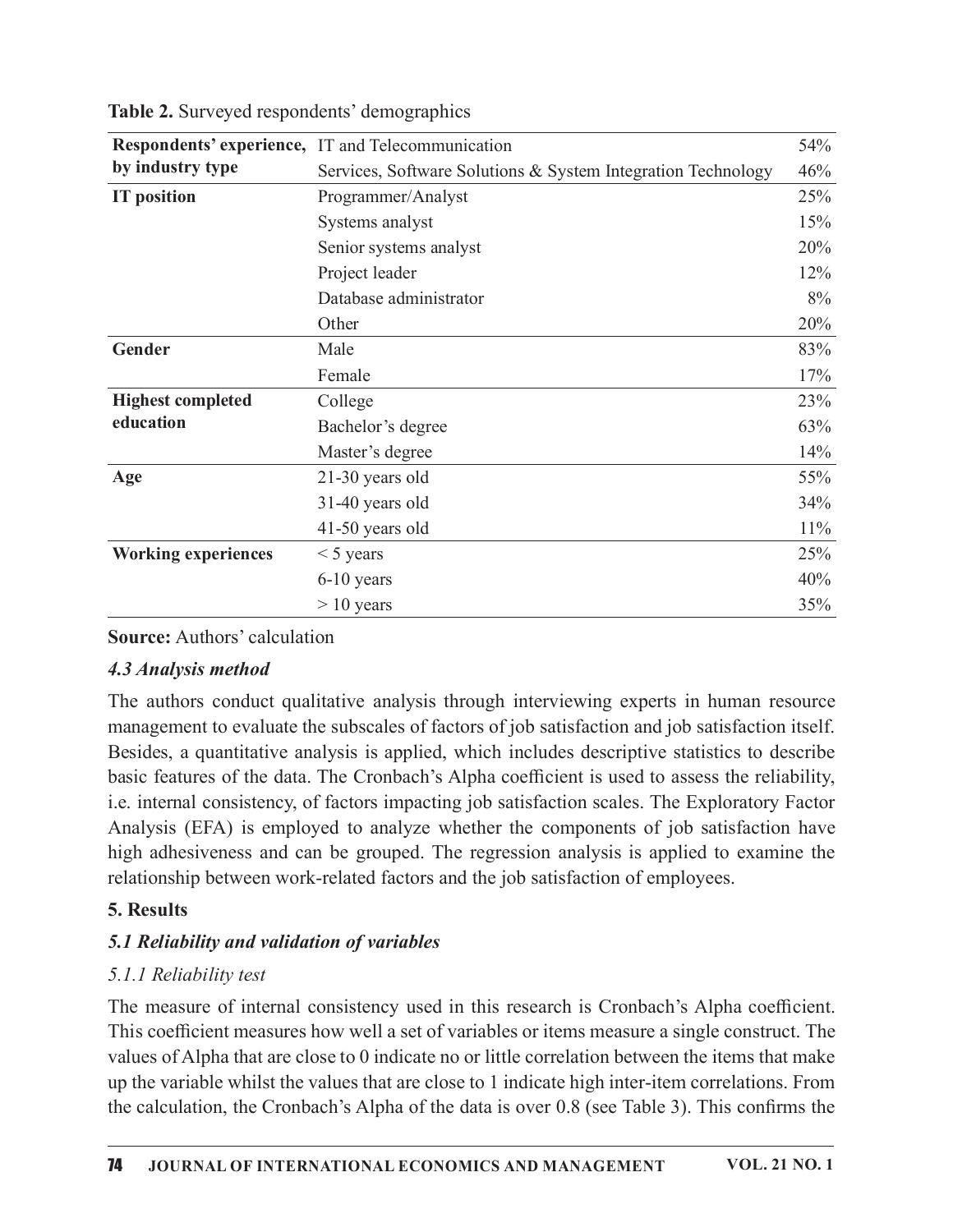| work-related factors and job satisfaction scales are appropriate and reliable. Therefore, all |                         |
|-----------------------------------------------------------------------------------------------|-------------------------|
| observed variables can be used in the next step of EFA analysis.                              |                         |
| <b>Table 3.</b> Results of variables' reliability                                             |                         |
| <b>Variables</b>                                                                              | <b>Cronbach's Alpha</b> |
| Relation with co-worker (Co-worker)                                                           | 0.861                   |
| The nature of work (Job)                                                                      | 0.917                   |
| Attitudes toward supervisors (Supervision)                                                    | 0.871                   |
| Opportunities for promotion (Promotion)                                                       | 0.919                   |
| Compensation and benefits (Pay)                                                               | 0.861                   |
| Job satisfaction in general (Job satisfaction)                                                | 0.859                   |
| <b>Source:</b> Authors' calculation                                                           |                         |
| 5.1.2 <i>Validity test</i>                                                                    |                         |
|                                                                                               |                         |

Table 3. Results of variables' reliability

#### **Source:** Authors' calculation

#### 5.1.2 Validity test

To measure the validity of each statement of the questionnaire, the software SPSS 20.0 with a correlation function is used. Out of thirty items, 6 items have been deleted because they have validity values smaller than 0.3, which are categorized as non-valid statements.

The results of EFA analysis with independent variables, which are work-related factors, indicated that these variables satisfied the requirement of validity for measurement scales, particularly: (1) An adequate fit of Kaiser-Meyer-Oklin test (KMO) with significant Barlett test of sphericity; (2)  $0.5 \leq KMO$  coefficient = 0.871  $\leq$  1; (3) Extraction Sums of Squared Loadings =  $78.239\%$  >  $50\%$  (Williams *et al.*, 2010), which indicates the presence of sufficient inter-correlations in the data matrix and appropriateness of factor analysis. The 5 constructs of independent variables with 18 items were grouped into 5 factors, namely co-worker, job, supervision, promotion, and payment (Table 4). 5.1.2 Validity test<br>
Fo measure the validity of each statement of the questionnaire, the software SPSS 20.0 with a<br>
correlation function is used. Out of thirty items, 6 items have been deleted because they have<br>
calidity of each statement of the questionnaire, the software SPSS 20.0 with a<br>used. Out of thirty items, 6 items have been deleted because they have<br>than 0.3, which are categorized as non-valid statements.<br>analysis with independe

| correlation function is used. Out of thirty items, 6 items have been deleted because they have<br>validity values smaller than 0.3, which are categorized as non-valid statements.                                                                                                                                                                                                                                                                                                                                                                                                                                                                                                                                  |       |                |                                                                                         |                |    |  |
|---------------------------------------------------------------------------------------------------------------------------------------------------------------------------------------------------------------------------------------------------------------------------------------------------------------------------------------------------------------------------------------------------------------------------------------------------------------------------------------------------------------------------------------------------------------------------------------------------------------------------------------------------------------------------------------------------------------------|-------|----------------|-----------------------------------------------------------------------------------------|----------------|----|--|
| indicated that these variables satisfied the requirement of validity for measurement scales,<br>particularly: (1) An adequate fit of Kaiser-Meyer-Oklin test (KMO) with significant Barlett<br>test of sphericity; (2) $0.5 \leq KMO$ coefficient = 0.871 < 1; (3) Extraction Sums of Squared<br>Loadings = $78.239\%$ > $50\%$ (Williams <i>et al.</i> , 2010), which indicates the presence of sufficient<br>inter-correlations in the data matrix and appropriateness of factor analysis. The 5 constructs<br>of independent variables with 18 items were grouped into 5 factors, namely co-worker, job,<br>supervision, promotion, and payment (Table 4).<br>Table 4. Validation of factors of job satisfaction |       |                | The results of EFA analysis with independent variables, which are work-related factors, |                |    |  |
|                                                                                                                                                                                                                                                                                                                                                                                                                                                                                                                                                                                                                                                                                                                     |       |                | <b>Components</b>                                                                       |                |    |  |
|                                                                                                                                                                                                                                                                                                                                                                                                                                                                                                                                                                                                                                                                                                                     |       | $\overline{2}$ | 3                                                                                       | $\overline{4}$ | 5  |  |
| Co-worker1                                                                                                                                                                                                                                                                                                                                                                                                                                                                                                                                                                                                                                                                                                          |       |                | 0.777                                                                                   |                |    |  |
| Co-worker2                                                                                                                                                                                                                                                                                                                                                                                                                                                                                                                                                                                                                                                                                                          |       |                | 0.818                                                                                   |                |    |  |
| Co-worker4                                                                                                                                                                                                                                                                                                                                                                                                                                                                                                                                                                                                                                                                                                          |       |                | 0.865                                                                                   |                |    |  |
| Co-worker5                                                                                                                                                                                                                                                                                                                                                                                                                                                                                                                                                                                                                                                                                                          |       |                | 0.835                                                                                   |                |    |  |
| Job1                                                                                                                                                                                                                                                                                                                                                                                                                                                                                                                                                                                                                                                                                                                | 0.852 |                |                                                                                         |                |    |  |
| Job2                                                                                                                                                                                                                                                                                                                                                                                                                                                                                                                                                                                                                                                                                                                | 0.852 |                |                                                                                         |                |    |  |
| Job5                                                                                                                                                                                                                                                                                                                                                                                                                                                                                                                                                                                                                                                                                                                | 0.795 |                |                                                                                         |                |    |  |
| Job4                                                                                                                                                                                                                                                                                                                                                                                                                                                                                                                                                                                                                                                                                                                | 0.863 |                |                                                                                         |                |    |  |
| Supervision1                                                                                                                                                                                                                                                                                                                                                                                                                                                                                                                                                                                                                                                                                                        |       |                |                                                                                         | 0.864          |    |  |
| Supervision4                                                                                                                                                                                                                                                                                                                                                                                                                                                                                                                                                                                                                                                                                                        |       |                |                                                                                         | 0.875          |    |  |
| Supervision5                                                                                                                                                                                                                                                                                                                                                                                                                                                                                                                                                                                                                                                                                                        |       |                |                                                                                         | 0.877          |    |  |
| <b>VOL. 21 NO. 1</b>                                                                                                                                                                                                                                                                                                                                                                                                                                                                                                                                                                                                                                                                                                |       |                | JOURNAL OF INTERNATIONAL ECONOMICS AND MANAGEMENT                                       |                | 75 |  |

Table 4. Validation of factors of job satisfaction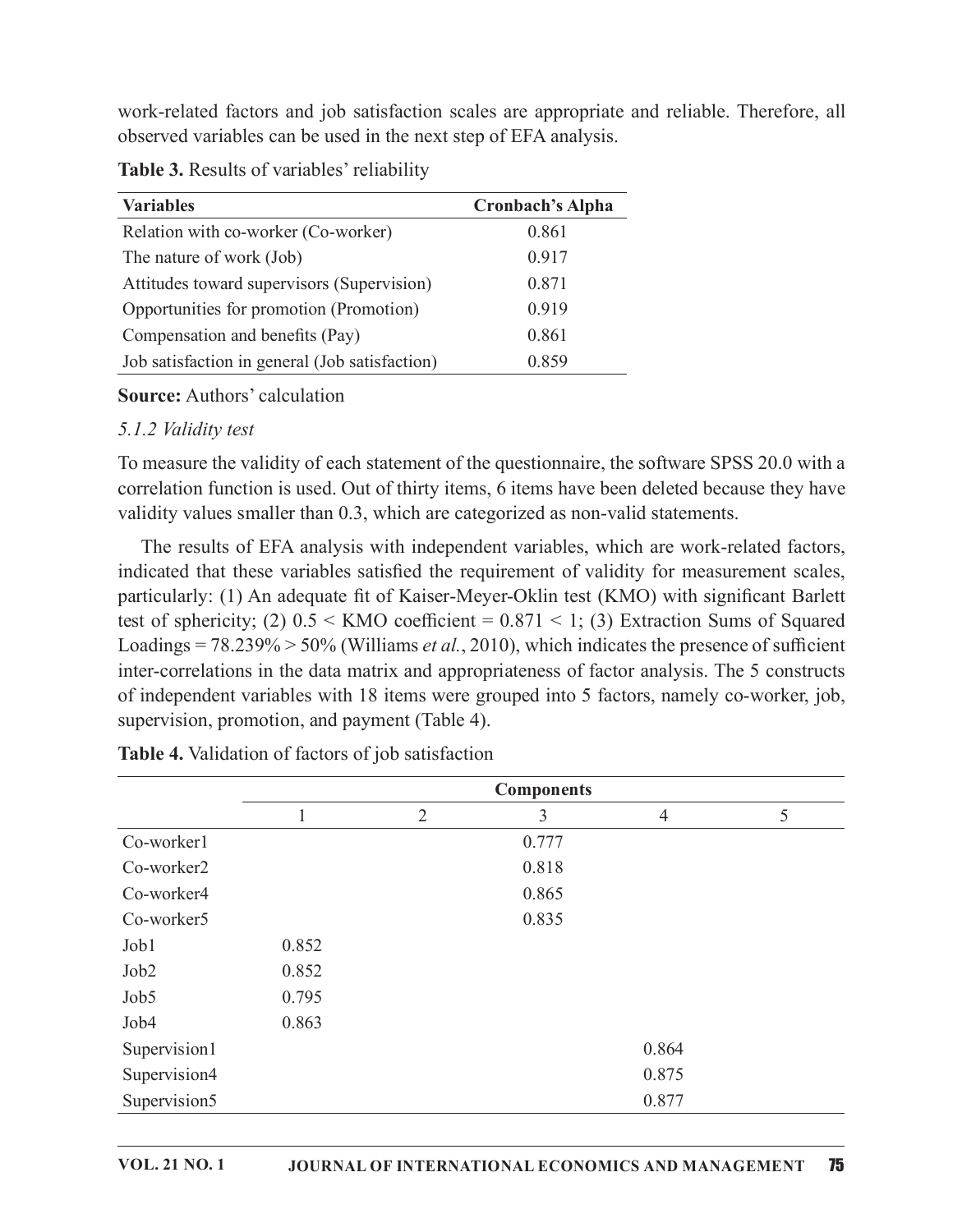| Table 4. Validation of factors of job satisfaction (continued) |              |                |                                     |                |                |
|----------------------------------------------------------------|--------------|----------------|-------------------------------------|----------------|----------------|
|                                                                |              |                |                                     |                |                |
|                                                                |              |                |                                     |                |                |
|                                                                | $\mathbf{1}$ | $\overline{2}$ | <b>Components</b><br>$\mathfrak{Z}$ | $\overline{4}$ | $\mathfrak{S}$ |
| Promotion2                                                     |              | 0.818          |                                     |                |                |
| Promotion3                                                     |              | 0.835          |                                     |                |                |
| Promotion4                                                     |              | 0.833          |                                     |                |                |
| Promotion5                                                     |              | 0.866          |                                     |                |                |
| Pay2                                                           |              |                |                                     |                | 0.828          |
| Pay3                                                           |              |                |                                     |                | 0.870          |
| Pay5                                                           |              |                |                                     |                | 0.847          |
| KMO Measure of Sampling Adequacy: 0.871                        |              |                |                                     |                |                |
| <b>Bartlett's Test of Sphericity:</b>                          |              |                |                                     |                |                |

Table 4. Validation of factors of job satisfaction (continued)

#### KMO Measure of Sampling Adequacy: 0.871

#### Bartlett's Test of Sphericity:

| Approx. Chi-Square:                        | 3802.913                |
|--------------------------------------------|-------------------------|
| df                                         | $\sim$<br>$1 \cup \cup$ |
| Sig                                        | 0.000                   |
| <b>Extraction Sums of Squared Loadings</b> | 78.239%                 |

**Source:** Authors' calculation

## 5.2 Multiple regression analysis of work-related factors and job satisfaction

### 5.2.1 Pearson product-moment correlation test

The Pearson 2-tailed correlation coefficient was used to find out the degree of association among the variables. The results show that all independent variables are significant and have a positive relationship with overall job satisfaction. It reveals that all five work-related factors in the study have a significant correlation with job satisfaction with Sig. value at the  $0.01$ level. These results are shown in Table 5. **Source:** Authors' calculation<br> **S.2 Multiple regression analysis of work-related factors and job satisfaction**<br> **EXECUTE:** Pearson product-moment correlation test<br>
The Pearson 2-tailed correlation coefficient was used to 5.2 Multiple regression analysis of work-related factors and job satisfaction<br>
5.2.1 Pearson product-moment correlation test<br>
The Pearson 2-tailed correlation coefficient was used to find out the degree of association<br>
mo

| <b>Table 5.</b> Pearson correlations between work-related factors and job satisfaction                                                                                                      |                         |
|---------------------------------------------------------------------------------------------------------------------------------------------------------------------------------------------|-------------------------|
| <b>Pearson correlations coefficient</b>                                                                                                                                                     | <b>Job</b> satisfaction |
| Co-worker                                                                                                                                                                                   | $0.321**$               |
| Job                                                                                                                                                                                         | $0.396**$               |
| Supervision                                                                                                                                                                                 | $0.279**$               |
| Promotion                                                                                                                                                                                   | $0.405**$               |
| Pay                                                                                                                                                                                         | $0.464**$               |
| Note: ** indicates that the correlation is significant at the 0.01 level (2-tailed)                                                                                                         |                         |
| <b>Source:</b> Authors' calculation                                                                                                                                                         |                         |
| 5.2.2 Multiple linear regression                                                                                                                                                            |                         |
| The multiple linear regression analysis is conducted to estimate job satisfaction under the<br>effects of independent variables. Classical assumption tests are required tests for multiple |                         |

### 5.2.2 Multiple linear regression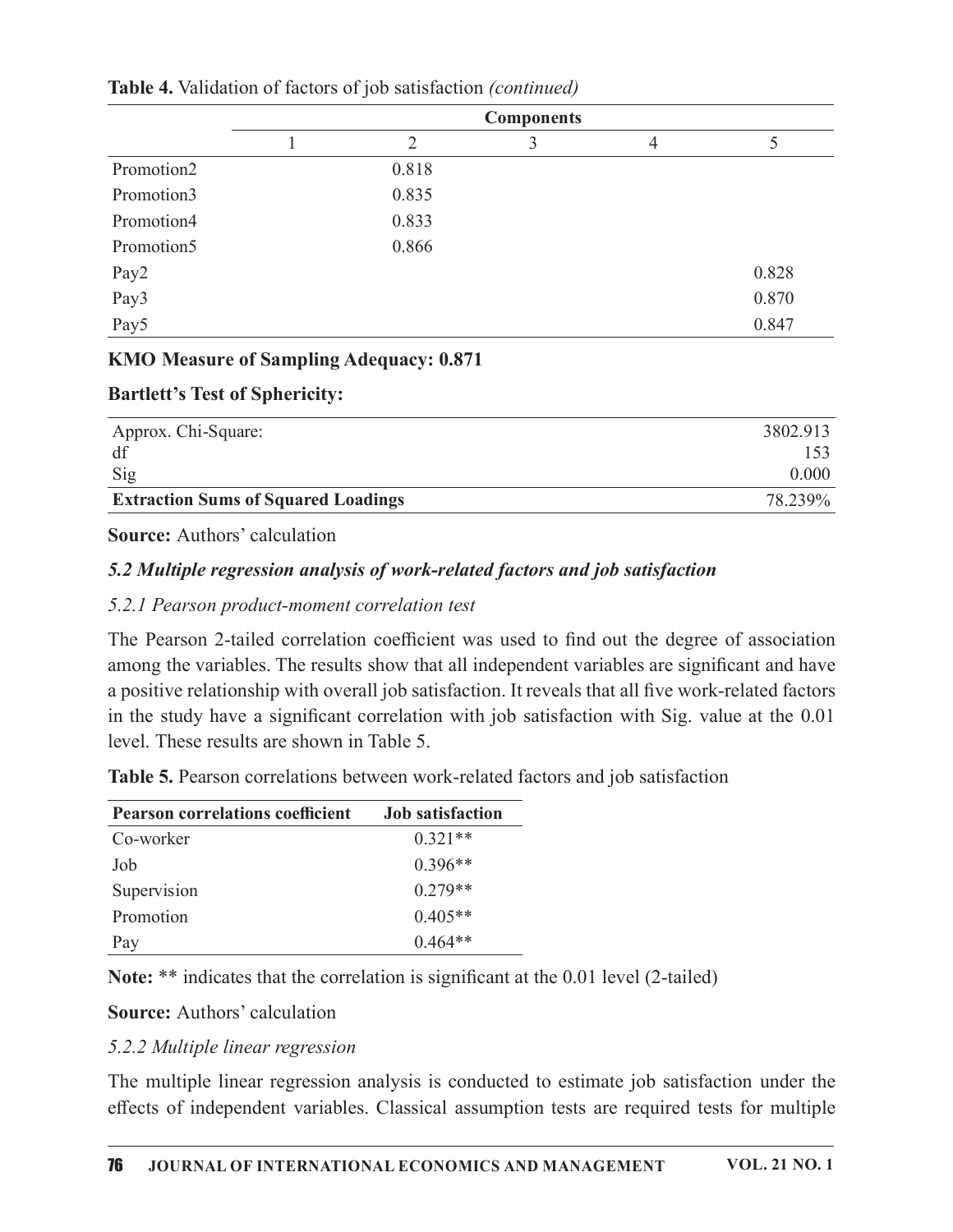| linear regression to get a research model which is unbiased, well designed, and acceptable.                                                                                              |             |       |         |                         |                                |            |
|------------------------------------------------------------------------------------------------------------------------------------------------------------------------------------------|-------------|-------|---------|-------------------------|--------------------------------|------------|
| Results from the multiple linear regression analysis are provided in Table 6.                                                                                                            |             |       |         |                         |                                |            |
|                                                                                                                                                                                          |             |       |         |                         |                                |            |
| Table 6. Multiple regression analysis for work-related factors and job satisfaction                                                                                                      |             |       |         |                         |                                |            |
| <b>Independent variables</b>                                                                                                                                                             | <b>Beta</b> | Sig.  | $\bf R$ | Adjusted $\mathbb{R}^2$ | <b>Collinearity statistics</b> |            |
|                                                                                                                                                                                          |             |       | 0.581   | 0.328                   | <b>Tolerance</b>               | <b>VIF</b> |
|                                                                                                                                                                                          |             |       |         |                         |                                |            |
| Co-worker                                                                                                                                                                                | 0.165       | 0.001 |         |                         | 0.874                          | 1.145      |
| Job                                                                                                                                                                                      | 0.139       | 0.015 |         |                         | 0.642                          | 1.557      |
|                                                                                                                                                                                          | 0.119       | 0.015 |         |                         | 0.878                          | 1.139      |
| Supervision<br>Promotion                                                                                                                                                                 | 0.149       | 0.010 |         |                         | 0.633                          | 1.581      |
|                                                                                                                                                                                          | 0.294       | 0.000 |         |                         |                                |            |
| Pay                                                                                                                                                                                      |             |       |         |                         | 0.783                          | 1.278      |
| <b>Source:</b> Authors' calculation                                                                                                                                                      |             |       |         |                         |                                |            |
|                                                                                                                                                                                          |             |       |         |                         |                                |            |
| In this study, a multicollinearity test is used to know whether there is a correlation or not<br>between independent variables. The VIF values presented in Table 6 show that the VIF is |             |       |         |                         |                                |            |

| <b>Table 6.</b> Multiple regression analysis for work-related factors and job satisfaction |  |
|--------------------------------------------------------------------------------------------|--|
|                                                                                            |  |

#### Source: Authors' calculation

In this study, a multicollinearity test is used to know whether there is a correlation or not between independent variables. The VIF values presented in Table 6 show that the VIF is greater than 1 and smaller than 2, suggesting that there is no multicollinearity problem among independent variables. The adjusted  $\mathbb{R}^2$  is 0.328, meaning that approximately 32.8% of the variability of job satisfaction is explained by the variables in the model.

| greater than I and smaller than 2, suggesting that there is no multicommearity problem among<br>independent variables. The adjusted $\mathbb{R}^2$ is 0.328, meaning that approximately 32.8% of the<br>variability of job satisfaction is explained by the variables in the model.                                                                                                             |                          |       |                                 |
|-------------------------------------------------------------------------------------------------------------------------------------------------------------------------------------------------------------------------------------------------------------------------------------------------------------------------------------------------------------------------------------------------|--------------------------|-------|---------------------------------|
| Results from Table 7 show that the model for employee job satisfaction in Hanoi's IT<br>companies should be:                                                                                                                                                                                                                                                                                    |                          |       |                                 |
| Job-satisfaction = $0.294*Pay + 0.165*Co-worker + 0.149*Promotion + 0.139*Job +$<br>0.119*Supervision                                                                                                                                                                                                                                                                                           |                          |       |                                 |
| It is found that payment, co-worker, promotion, and supervision have a positive relationship<br>with employee job satisfaction with a positive Beta value, which is shown in Table 7. Based<br>on the results of the EFA test and regression model development, several major findings are<br>acknowledged. In conjunction with stated research hypotheses, initial conclusions are as follows. |                          |       |                                 |
| Table 7. Results of tested hypotheses                                                                                                                                                                                                                                                                                                                                                           |                          |       |                                 |
| <b>Hypothesis</b>                                                                                                                                                                                                                                                                                                                                                                               | Beta coefficient P-value |       | <b>Hypothesis</b><br>acceptance |
| H1: The relation with co-workers positively affects<br>the general job satisfaction of employees.                                                                                                                                                                                                                                                                                               | 0.165                    | 0.001 | Accepted                        |
| H2: The nature of work positively affects the general<br>job satisfaction of employees.                                                                                                                                                                                                                                                                                                         | 0.139                    | 0.015 | Accepted                        |
| H3: The attitudes toward supervisors positively<br>affect the general job satisfaction of employees.                                                                                                                                                                                                                                                                                            | 0.119                    | 0.015 | Accepted                        |
| H4: The opportunities for promotion positively affect<br>the general job satisfaction of employees.                                                                                                                                                                                                                                                                                             | 0.149                    | 0.010 | Accepted                        |
| H5: The compensation and benefits positively affect<br>the general job satisfaction of employees.                                                                                                                                                                                                                                                                                               | 0.294                    | 0.000 | Accepted                        |
| <b>Source:</b> Authors' calculation                                                                                                                                                                                                                                                                                                                                                             |                          |       |                                 |
| <b>VOL. 21 NO. 1</b><br>JOURNAL OF INTERNATIONAL ECONOMICS AND MANAGEMENT                                                                                                                                                                                                                                                                                                                       |                          |       | 77                              |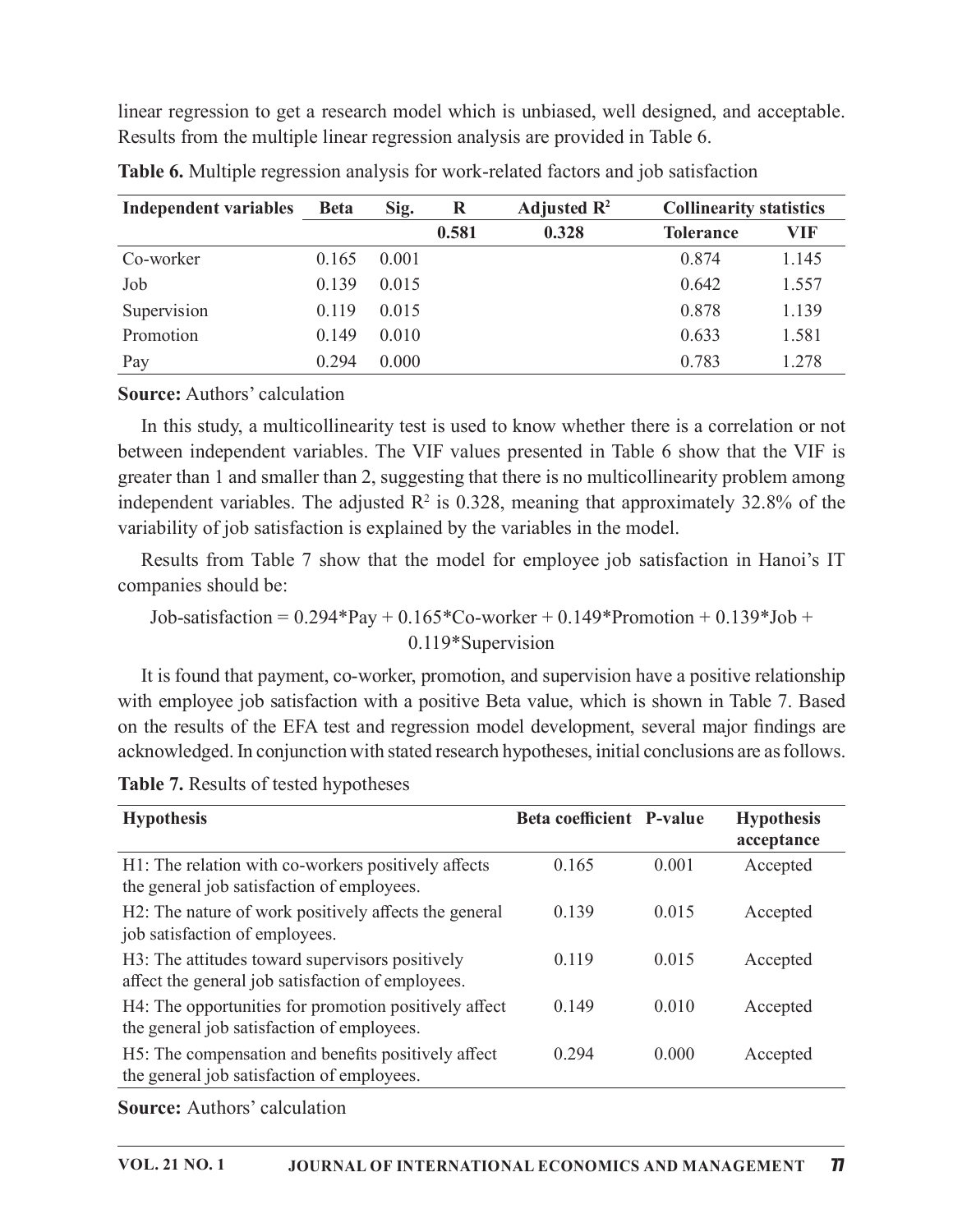#### 6. Discussion of empirical results

### 6.1 Relation with co-worker and job satisfaction

Hypothesis H1 postulates a positive influence of relation with co-workers on employees' job satisfaction. The findings show that the hypothesis is supported. Previous studies in the existing literature also confirm a positive relationship between 2 variables such as Johns (1996) and Kreitner and Kinicki (2001). Herzberg's motivation-hygiene theory describes how the relationship with co-workers affects an employee's job satisfaction by placing the relationship with co-workers as a hygiene factor. In other words, the quality of the relationship with co-workers leads to satisfaction or dissatisfaction with the job depending on whether the 6. Discussion of empirical results<br>
6.*I* Relation with co-worker and job satisfaction<br>
Hypothesis HI postulates a positive influence of relation with co-workers on employees'<br>
colo satisfaction. The findings show that th co-workers involves aspects such as cooperation, team spirit, support, trust, exchange of information, and atmosphere among peers. Support from co-workers on an individual level means recognition, acknowledgment, acceptance, and involvement which are important factors in the foundation for an employee's sense of job satisfaction. Thus, the findings of a positive relationship between co-workers and employee's job satisfaction are consistent with the outcomes in studies by Luddy (2005) and Pham (2012).

### 6.2 The nature of work (Job) and job satisfaction

Hypothesis H2 indicates that there is a positive influence of the nature of work on job satisfaction. The compatibility between a job and the employee is reflected through multiple aspects related to job characteristics, including an employee's skill set, abilities, and knowledge or job natures, which can be required qualifications, motivational incentives, or challenges. That the nature of IT jobs enhances job satisfaction is a consistent finding with previous studies by Hackman and Oldham (1975) and Thatcher et al. (2003). The nature of IT professional's work focuses on job classifications and functions ranging from data center managers to computer operations personnel, rather than a sample across various industries. The nature of work is challenging to stimulate employee's skill set, abilities, and knowledge that support personal growth. When IT employees have a chance to improve personal capability and achieve their expectations in a job, they will satisfy with their work Therefore, the nature of work has a relationship with job satisfaction. assects create of polynomial performation of the energy of anti-<br>assects related to job characteristics, including an employee's skill set, abilities, and<br>throwledge or job natures, which can be required qualifications, m

### 6.3 Attitudes toward supervisors (Supervision) and job satisfaction

Hypothesis H3 signifies a positive influence of attitudes toward supervisors on employees' job satisfaction. Herzberg et al.  $(1959)$  outline that supervision is a critical extrinsic factor of work and positive observable supervisory behaviors, perceptions, and interactions lead assumptions of Herzberg et al. (1959) that when supervisors take corrective action to ensure that employees view supervisors favorably, it will create stronger organizational connections. Further, Goleman  $(2000)$  mentions that a good supervisor should be able to develop achievable targets, spread positive attitudes throughout the organization, as well as increase the employees' awareness. Smith and Shields (2013) confirm that perceived experiences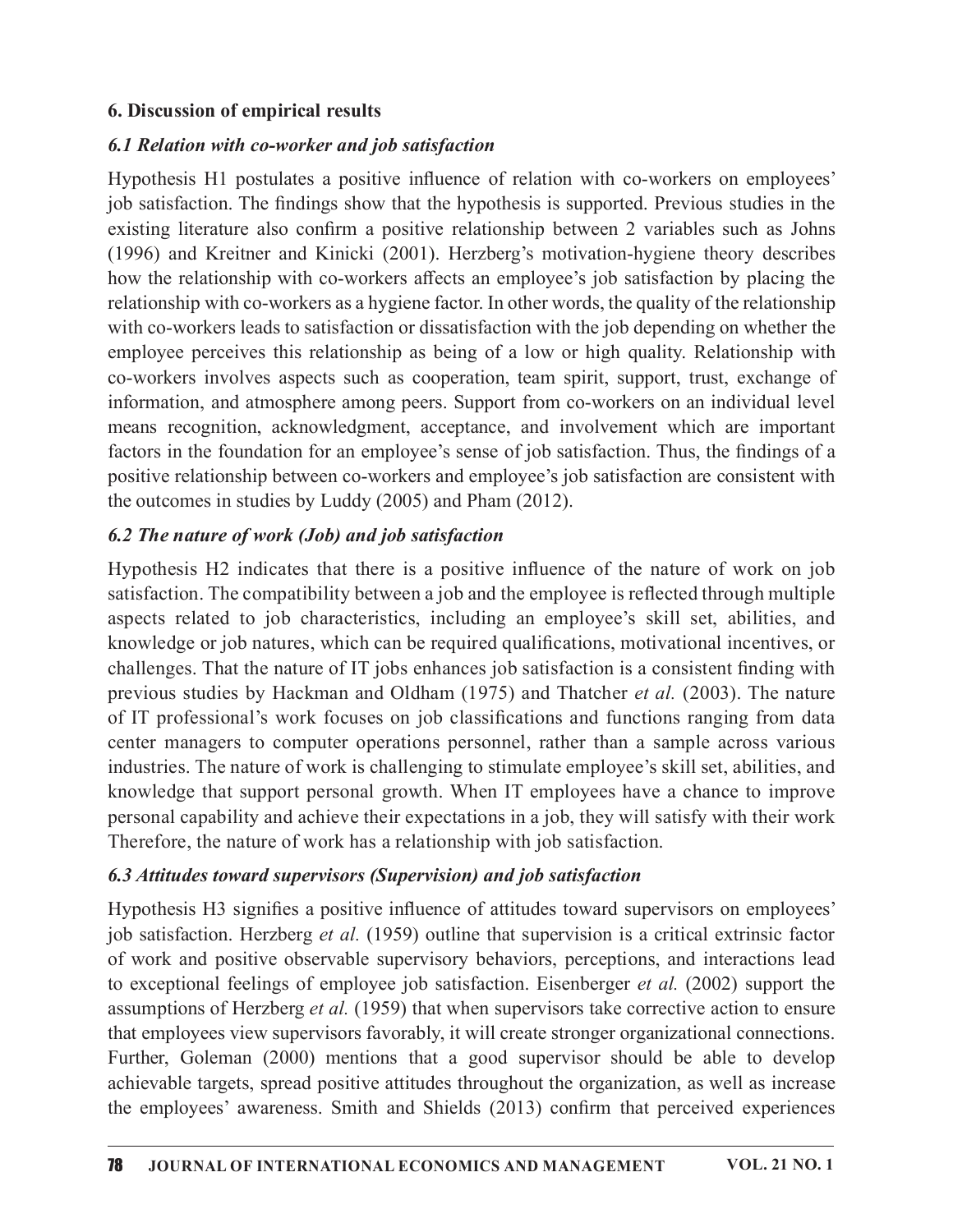between employees and supervisors are statistically significant predictors of employees' job satisfaction. Perceived supervisor support plays a role in increasing levels of employees' job satisfaction (Smith and Shields, 2013).

## 6.4 Opportunities for promotion (Promotion) and job satisfaction

Hypothesis H4 implies that there is a positive influence of opportunities for promotion on between employees and supervisors are statistically significant predictors of employees' job<br>satisfaction. Perceived supervisor support plays a role in increasing levels of employees' job<br>satisfaction (Smith and Shields, 2 because it makes a significant increase in the salary of an employee as well as in the span of authority and control (Murphy, 1985; Baker et al., 1994). It will help employees themselves to feel that they are effective contributors (Bernhardt and Scoones, 1993) and thus they are satisfied with the respective status in the organization (De Souza, 2002).

# 6.5 Compensation and benefits (Pay) and job satisfaction

One of the main reasons motivating people to work is compensation (Dessler, 2008). The outcome aligns with the research of Neog and Barua (2014) where salary and compensation rank as the most influential determinants of work fulfillment. Besides, compensation impacts employees' living status in society, satisfaction, loyalty, and productivity (Aswathappa, 2008). Studies show that compensation is a significant lever to drive employee behavior towards the organization's goals and increase the level of work commitment, which leadsto job satisfaction (Nielsen and Smyth, 2008). Inappropriate salaries can prevent employees from being satisfied at higher levels of achievement, responsibility, and autonomy in the job (Chang *et al.*, 2010). For the main reasons motivating people to work is compensation (Dessler, 2008). The outcome aligns with the research of Neog and Barua (2014) where salary and compensation rank as the most influential determinants of work

# 7. Conclusion and policy implication

# 7.1 Policy implications

Research results on the relationship between work-related factors and job satisfaction for IT professionals help to make recommendations for managers as follows.

Firstly, managers should have appropriate compensation and benefit policies as these a crucial factor contributing to job satisfaction (Tran, 2005; Pham, 2012). Employees of IT companies find their payment acceptable with their abilities and contributions. Thus, there should be a new approach to salary distribution by policy-makers of the company. The study highlights a reward system based on performance to motivate employees' efforts while it is an effective means to encourage better employee performance. Smart goals can be set so that all employees are aware of how their efforts are paid back. Preferably, employees' opinions should be included as to how payment budgets need to be adjusted. A reformation of salary policy stands a high chance of improving overall job satisfaction, motivating better work performance, and preventing labor drainage due to other competitions. Research results on the relationship between work-related factors and job satisfaction for IT<br>professionals help to make recommendations for managers as follows.<br>
Firstly, managers should have appropriate compensation and Exameline that is calculated in the commendations for managers as follows.<br>
Professionals help to make recommendations for managers as follows.<br>
Firstly, managers should have appropriate compensation and benefit policies a

Secondly, co-workers and supervisors are considered to be important determinants of job employees aware of the impact of relationships with co-workers on attitudes and behavior. The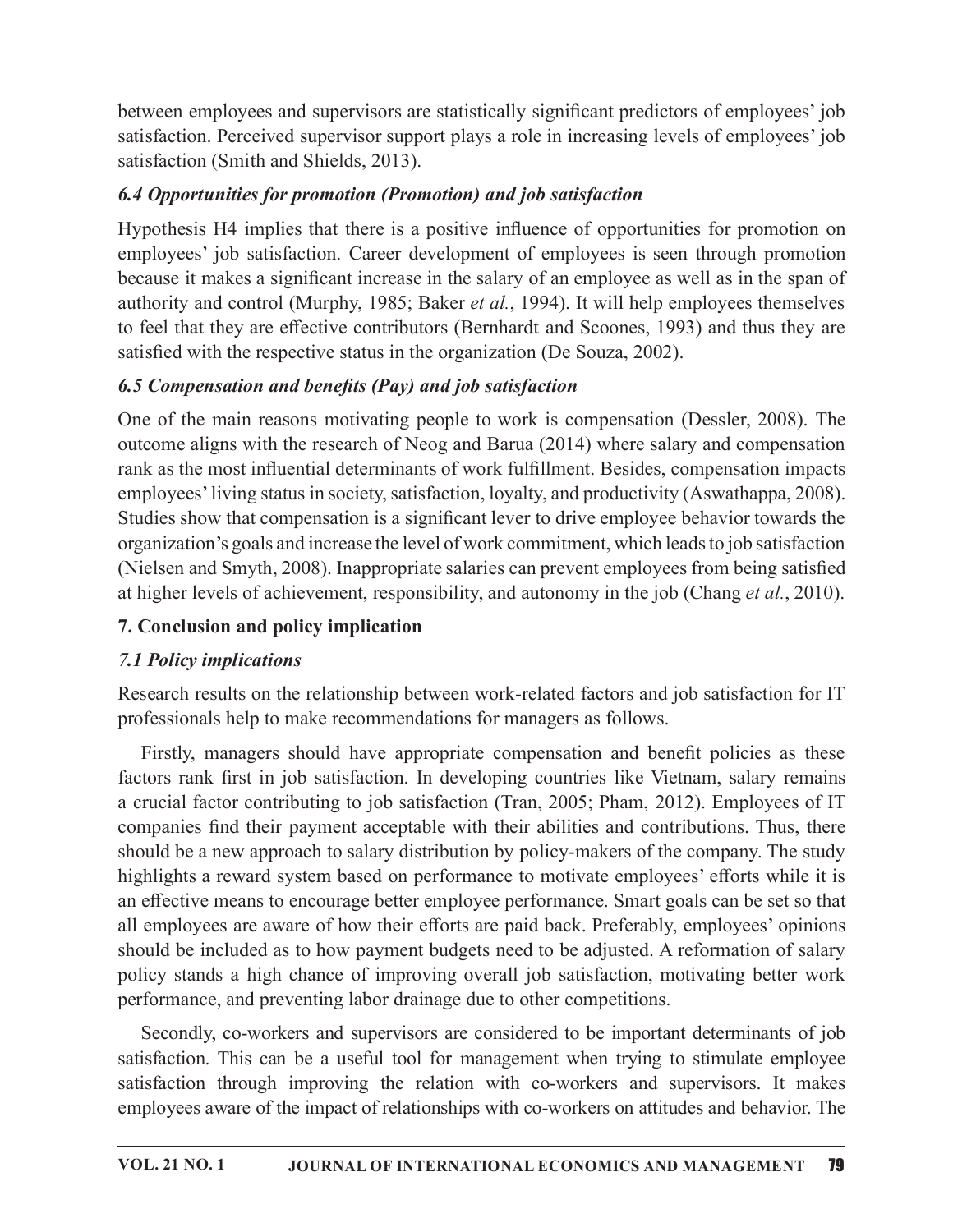arrangement in the organization should include inter-relationships of supervisors as well as coworkers, who work directly with employees. To strengthen this partnership, a relative balance should be created. Supervisors are expected to be strict but forgiving, demanding yet supportive, compromising enough for employees to come forward should problems arise. Instead of ruling their subordinates under dictation, supervisors should encourage free-thinking and innovative ideas from employees. If employees are treated kindly and equally, it can prevent internal conflicts and dissatisfaction. Moreover, supervisor positions must base on one's capability, vision, and skills to avoid power clashes. Regarding colleague relationships, the responsibility lies with the managers to promote friendliness and unification among employees. A strategy is to organize team-building activities outside work hours to strengthen internal relations. The goal is to enhance cooperation among employees, thus increasing work productivity.

Thirdly, employees are progressively prioritizing opportunities to promote in their careers over other job elements. According to the results, opportunities for promotion affect work fulfillment positively. Firms can use promotions as a reward for highly productive workers, creating an incentive for workers to exert greater effort. Promotions will only be an effective mechanism for eliciting greater effort if workers place significant value on the promotion workers, who work directly with employees. To strengthen this partnership, a relative balance<br>should be created. Supervisors are expected to be strict but frogiving, demanding yet supportive,<br>compromising enough for employ Compare to other work-related aspects, the promotion factor leans towards the long-term benefits and often associates with intangible rewards. A suggestion should be setting up a clear and cohesive promotional plan for IT job position. If employees are aware of their career ladder, they are more motivated to insert efforts for better work performance. This method can promote positive competition among employees and thus further increase productivity. Nonetheless, the organization must also provide its personnel with tools and chances to reach those achievements. It is essential to offer equal training for employees through professional courses or skill development programs. There should be transparency in promotion criteria regarding contributions, commitment issues, and performance level. Qualified and unqualified employees need to be informed of promotional policies and chances in their positions to avoid biases and internal conflicts. Fraction of the more of the control of promotion and measure the productivity of employees in the promotion itself. Otherwise, firms would simply use pay increases to reward effort and productivity. Compare to other work-r

### **7.2 Conclusion**

studies dated as early as the 1930s. Since then, job satisfaction has become an area for psychometric research and has acted as a strong predictor of employees' behavior and work performance. In particular, with businesses and organizations, job satisfaction is used as a tool to predict separation, resignation and measure the productivity of employees. It is undeniable that job satisfaction is asserting its importance within every syndicate, now more than ever. The result of the study finds out that there are 5 work-related factors affecting job satisfaction positively, including compensation and benefits, relation with co-workers, opportunities for promotion, the nature of work, and attitudes toward supervisors. The study provides managers with new insights into job fulfillment's attributes and highlights major improvements that can be made to increase employees' job satisfaction. Nonetheless, future studies should suggest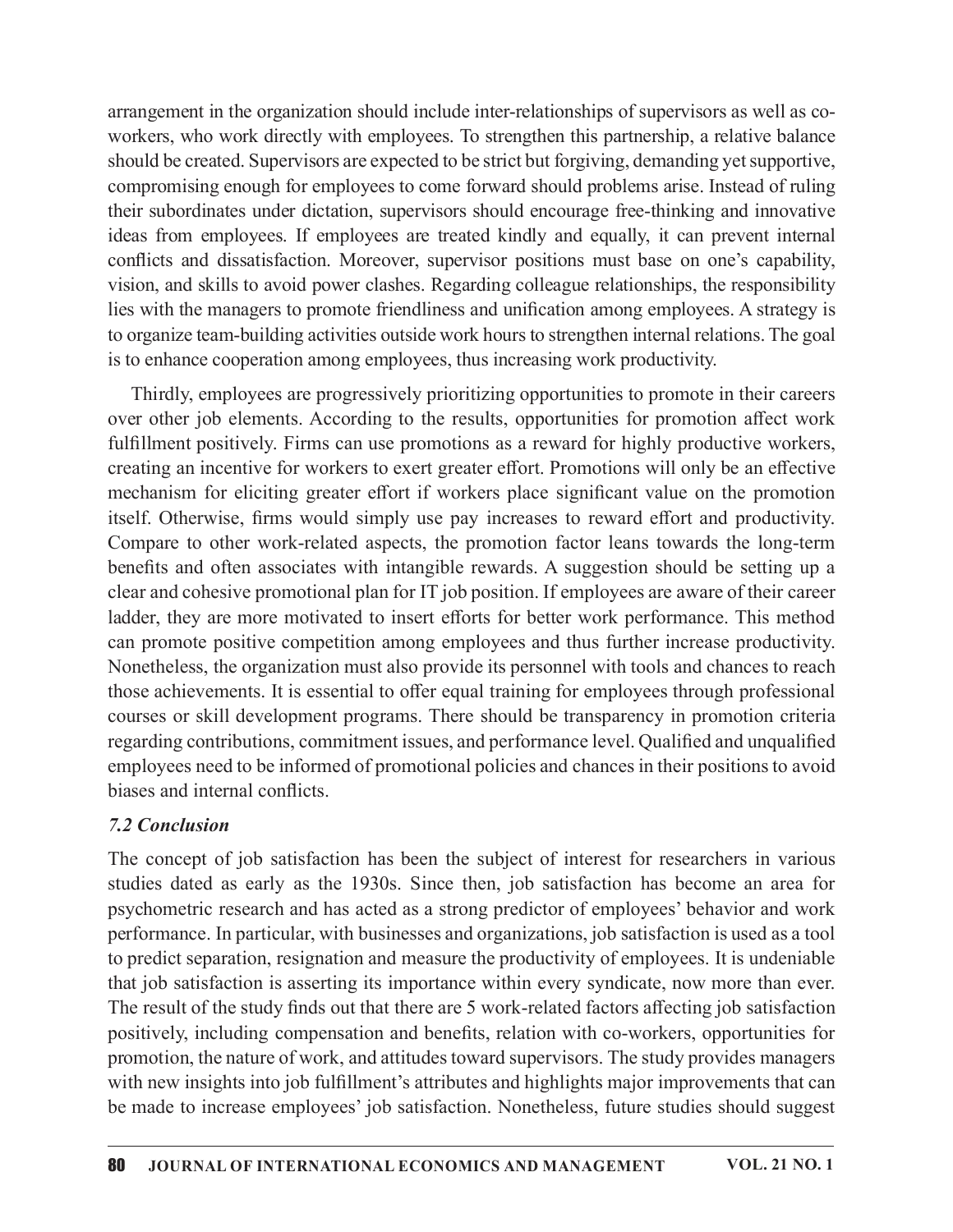more contemporary and in-depth information regarding the topic consistent with new factors that come along. New factors can also be added to further research to enhance the explanatory power of the model and to be consistent with new conditions. With proper resources, the probability is suggested to increase the sample size and observations for IT individuals of the future research to address this generalizability concern. ontemporary and in-depth information regarding the topic consistent with new factors<br>me along. New factors can also be added to further research to enhance the explanatory<br>of the model and to be consistent with new condit

#### References

- Agarwal, R.N. (2016), "A study on therelationship of employee satisfaction VIZ-A-VIZ attitude and perception of the employees towards the organization", *International Journal of Information*, Business and Management, Vol. 8 No. 1, pp. 67 - 87.
- Alam, T. (2012), "Factors a൵ecting job satisfaction, motivation and turnover rate of medical promotion Review, Vol. 1 No. 1, pp. 126 - 131.
- Al-zu, H.A. (2010), "A study of relationship between organizational justice and job satisfaction", International Journal of Business and Management, Vol. 5 No. 12, pp. 102 - 109.
- Argyle, M. and Martin, M.A. (1989), The psychological causes of happiness, *In Subjective well-being*, Oxford, UK: Pergamon.
- Aswathappa, K. (2008), Human resource management: text and cases, Delhi: Tata McGraw-Hill Publishing Company Limited.
- Aydogdu, S. and Asikgil, B. (2011), "An empirical study of the relationship among job satisfaction, organizational commitment and turnover intention", International Review of Management and *Marketing*, *Vol.* 1 No. 3, pp. 43 - 53.
- Baker, George, P., Michael, G. and Bengt, H. (1994), "The wage policy of a firm", Quarterly Journal of Economics, Vol. 109 No. 4, pp. 921 - 955.
- Basset, G. (1994), "The case against job satisfaction", *Business Horizons*, Vol. 37 No. 3, pp. 61 69.
- Bateman, G. (2009), Employee perceptions of co-worker support and its effect on job satisfaction, work stress and intention to quit, *Masters of Science in Applied Psychology*, pp.  $1 - 52$ .
- Bernhardt, D. and Scoones, D. (1993), "Promotion, turnover, and preemptive wage offer", American *Economic Review, Vol. 83 No. 4, pp. 771 - 791.*
- Bhandari, T.K.K., Xiao, L.D. and Belan, I. (2015), "Job satisfaction of overseas-qualified nurses working in Australian hospitals", *International Nursing Review*, Vol. 62 No. 1, pp. 64 - 74.
- Oxford, UK: Pergamon.<br>
Aswalhappa, K., (2008), *Human resource management: text and cases*, Delhi: Tata McGraw-Hill<br>
Aydogdu, S. and Asikgil, B. (2011), "An empirical study of the relationship among job satisfaction,<br>
orga practices and pay inequality on workers' job satisfaction, The Western Economic Association 79<sup>th</sup> Annual Conference Vancouver, pp. 1 - 31.
- Chang, L.C., Liu, C.H. and Yen, E.H.W. (2010), "E൵ects of an empowerment-based education program for public health nurses in Taiwan", Journal of Clinical Nursing, Vol. 17 No. 20, pp. 2782 - 2790.
- Chau, V.T. (2009), Cac nhan to anh huong den su thoa man cong viec cua nhan vien khoi van phong tai TP. Ho Chi Minh, Ho Chi Minh Economics University.
- Chen, P.Y. and Cuong, B.M. (2020), "An evaluation of student satisfaction of the joint master programs at Foreign Trade University in Vietnam", Journal of International Economics and Management, Vol. 20 No. 2, pp. 75 - 88.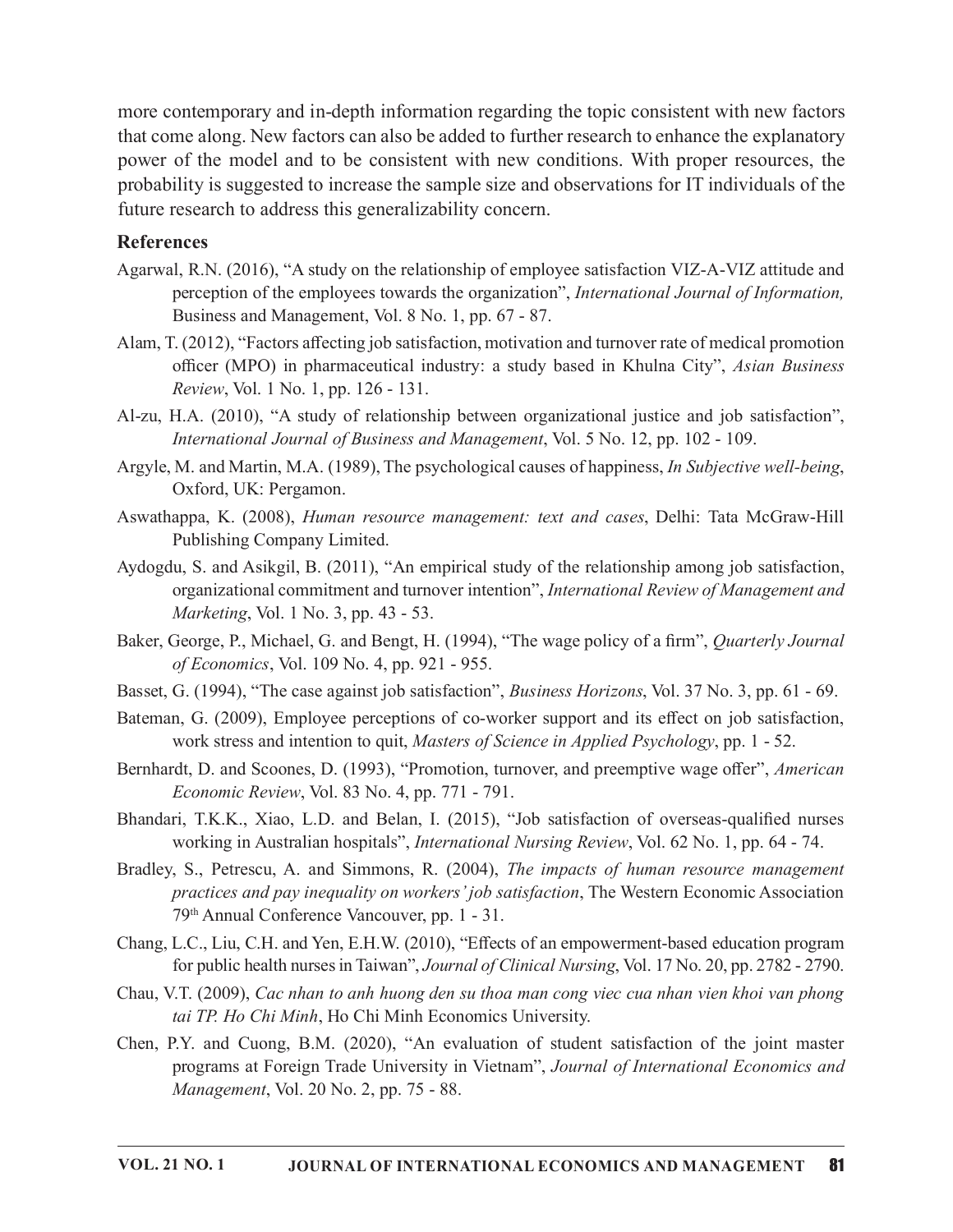- Churchill, G.A., Ford, N. and Walker, O.C. (1974), "Measuring the job satisfaction of industrial salesmen", Journal of Marketing Research, Vol. 11 No. 3, pp. 254 - 260.
- Clark, A., Oswald, A. and Warr, P. (1996), "Is job satisfaction U shaped in age?", Journal of Occupational and Organizational Psychology, Vol. 69 No. 1, pp. 57 - 81.
- Cumbey, D.A. and Alexander, J.W. (1998), "The relationship of job satisfaction with organizational variables in public health nursing", Journal of Nursing Administration, Vol. 28 No. 5, pp.  $39 - 46$ .
- Davis, K. (1982), *Human behavior at work*, New Delhi: Tata McGraw Hill Publications.
- Davis, K. and Nestrom, J.W. (1985), *Human behavior at work: organizational behavior* (7<sup>th</sup> edition), New York: McGraw Hill.
- De Souza, R. (2002), Walking upright here: Countering prevailing discourses through reflexivity and methodological pluralism, Albany, NZ: Massey University.
- Dessler, G. (2008), Human resource management (11<sup>th</sup> ed.), Upper Saddle River: Pearson, Prentice-Hall.
- Drakou, A., Kampitsis, X., Xaraxousou,Y. and Glynia, E.X.(1997), "Coach'sjob satisfaction literature review", Magazine of Sport and Leisure Management, Vol. 1 No. 2, pp. 2 - 24.
- Duong, M.Q. (2013), "Job satisfaction among academic members of higher education in", International Journal of Academic Research, Vol. 5 No. 5, pp. 346 - 350.
- Duong, H.T.T. and Thuy, D.T.T. (2019), "Factors affecting organizational commitment of students in Foreign Trade University's clubs", Journal of International Economics and Management, Vol. 124, pp. 65 - 87.
- Eisenberger, R., Stinglhamber, F., Vandenberghe, C., Sucharski, I. and Rhoades, L. (2002), "Perceived supervisor support: contributions to perceived organizational support and employee retention", Journal of Applied Psychology, Vol. 87 No. 3, pp. 565 - 573. Journal of Academic Research, Vol. 5 No. 5, pp. 346 - 350.<br>
Duong, H.T.T. and Thuy, D.T.T. (2019), "Factors affecting organizational commitment of students<br>
in Foreign Trade University's clubs", Journal of International E
- Ellickson. M.C. and Logsdon, K. (2002), "Determinants of job satisfaction of municipal government employees", Public Personnel Management, Vol. 31 No. 3, pp. 343 - 358.
- George, J.M. and Jones, G.R. (2008), Understanding and managing organizational behavior (Fifth Edition), New Yersey: Pearson/Prentice-Hall.
- Giannikis, S.K. and Mihail, D.M. (2011), "Modelling job satisfaction in low-level jobs: differences between full-time and part-time employees in the Greek retail sector", *European Management* Journal, Vol. 29 No. 2, pp. 129 - 143.
- Goleman, D. (2000), "Leadership that gets results", *Harvard Business Review*, Vol. 78 No. 2, pp. 4 17.
- Education, Inc.
- Gruneberg, M.M. (1979), Understanding job satisfaction, New York: Macmillan.
- Hackman, J.R. and Oldham G.R. (1974), *The job diagnostic survey: an instrument for the diagnosis* of jobs and the evaluation of job redesign projects, Department of Administrative Sciences, Yale University.
- Hackman, J.R. and Oldham, G.R. (1975), "Development of the job diagnostic survey", Journal of  $\text{Applied Psychology},$  Vol. 60 No. 2, pp. 159 - 170.
- Harmon, J., Scotti, D.J., Behson, S., Farias, G., Petzel, R., Neuman, J.H. and Keashly, L. (2007), "E൵ects of high-involvement work systems on employee satisfaction and services costs in Veterans Healthcare", Journal of Healthcare Management, Vol. 48 No. 6, pp. 1 - 14.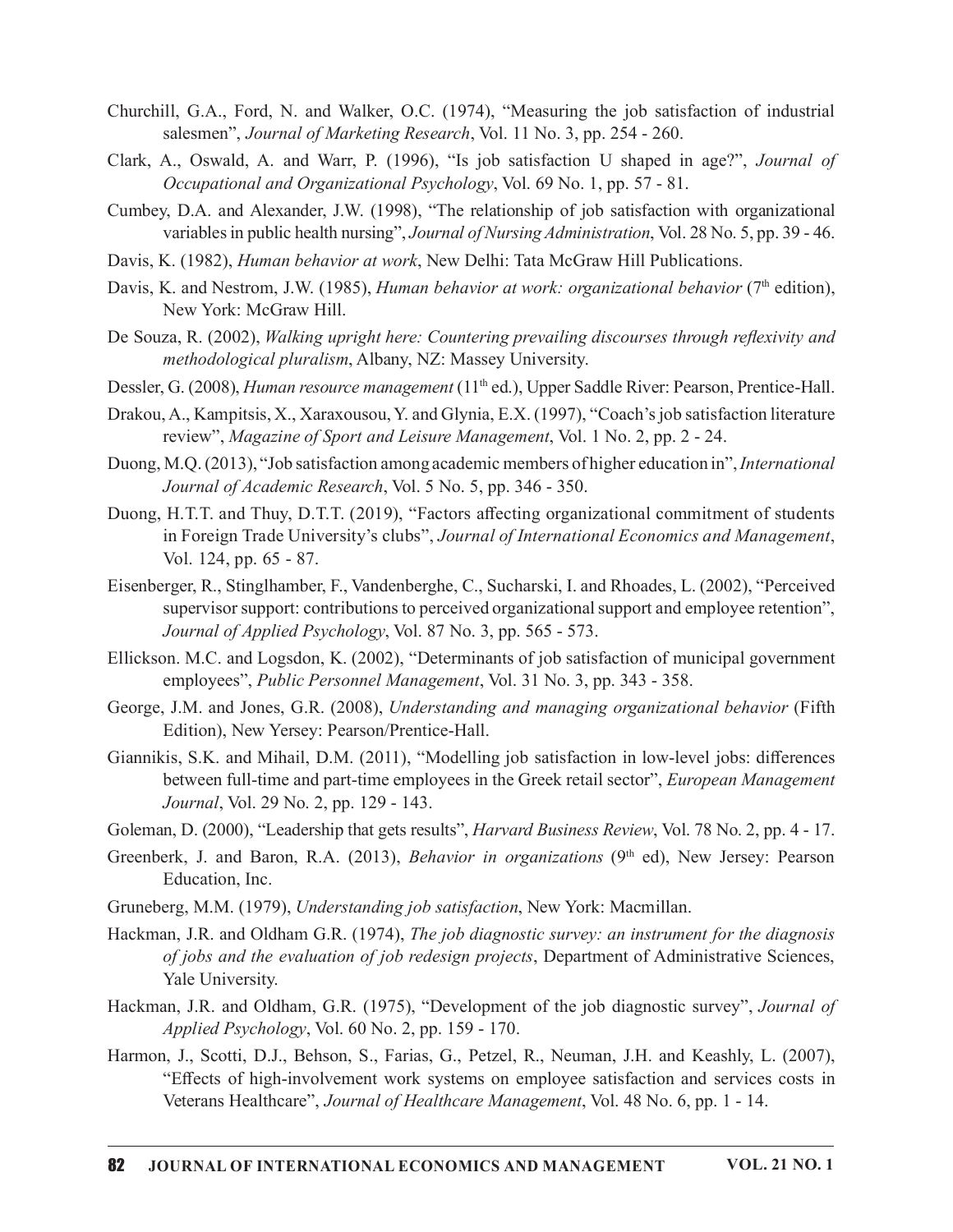- Hauff, S., Richter, N.F. and Tressin, T. (2015), "Situational job characteristics and job satisfaction: the moderating role of national culture", *International Business Review*, Vol. 24 No. 4, pp. 710 - 723.
- Herzberg, F. (1959), *The motivation to work*, New York: John Wiley & Sons, Inc.
- Hodson, R. (1997), "Group relations at work: solidarity, conflict, and relations with management", Work and Occupations, Vol. 24 No. 4, pp. 426 - 452.
- Johns, J.L. (1996), "Advance directives and opportunities for nurses", The Journal of Nursing Scholarship, Vol. 28 No. 2, pp. 49 - 153.
- Judge, T.A., Thoresen, C.J., Bono, J.E. and Patton, G.K. (2001), "The job satisfaction–job performance relational culture", *International Business Review*, Vol. 24 No. 4, pp. 710-723.<br>
g, F. (1959), *The motivation to work*, New York: John Wiley & Sons, Inc.<br>
R. (1997), "Group relations at work: solidarity, con
- Karasek, R. and Theorell, T. (1990), Healthy work: stress, productivity, and the reconstruction of working life, New York: Basic Book.
- Keashly, L. and Jagatic, K. (2000), The nature and extent of emotional abuse at work: results of a statewide survey, Academy of Management Annual Meeting, Toronto, Canada.
- Kinicki, A.J., McKee-Ryan, F.M., Schriesheim, C.A. and Carson, K.P. (2002), "Assessing the construct validity of the job descriptive index: a review and meta-analysis", Journal of Applied  $Psychology$ , Vol. 87 No. 1, pp. 14 - 32.
- Kirlidog, M., Aykol, M. and Gulsecen, S. ( 2009), "Interpersonal communication and gender in the ICT profession", *IEEE Technology*  $\&$  *Society Magazine*, Vol. 28 No. 1, pp. 48 - 56.
- Klaus, L., Lerouge, C. and Blanton, J.E. (2014), "System developers nature of work characteristics and their relationship with organizational commitment and job satisfaction", Journal of International Management, Vol.  $25$  No. 1, pp. 1 - 19.
- Koustelios, A. (2001), "Personal characteristics and job satisfaction of Greek teachers", The International Journal of Educational Management, Vol. 15 No. 7, pp. 354 - 358.
- Kreitner, R. and Kinicki, A. (2001), *Organizational behaviour*, Boston: IRWIN/McGraw-Hill.
- Leck, J. (2016), Job satisfaction of full-time faculty members at a for-profit university, Florida: Dissertation, The College of Education and Human Performance at the University of Central Florida Orlando.
- Locke, E.A. (1976), "The nature and causes of job satisfaction", In The Handbook of Industrial and Organizational Psychology, pp. 1297 - 1349, Chicago: Rand McNally.
- Lottrup, L., Stigsdotter, U.K., Meilby, H. and Claudi, A.G. (2015), "The workplace window view: a determinant of office workers' workability and job satisfaction", *Landscape Research*, Vol. 40 No. 1, pp. 57 - 75.
- Luddy, N. (2005), Job satisfaction amongst employees at a public health institution in the western cape, Master of Commerce Degree Thesis, University of the Wester Cape.
- Luthans, F. (1973), Organizational behaviour (6<sup>th</sup> Edition), New York: McGraw-Hill.
- Luthans, F. (2006), Organizational behavior (11<sup>th</sup> ed.), Irwin: McGraw-Hill.
- Mathieu, J.E. and Zajac, D.M. (1990), "A review and meta-analysis of the antecedents, correlates, and consequences of organizational commitment", Psychological Bulletin, Vol. 108 No. 2, pp. 171 - 194.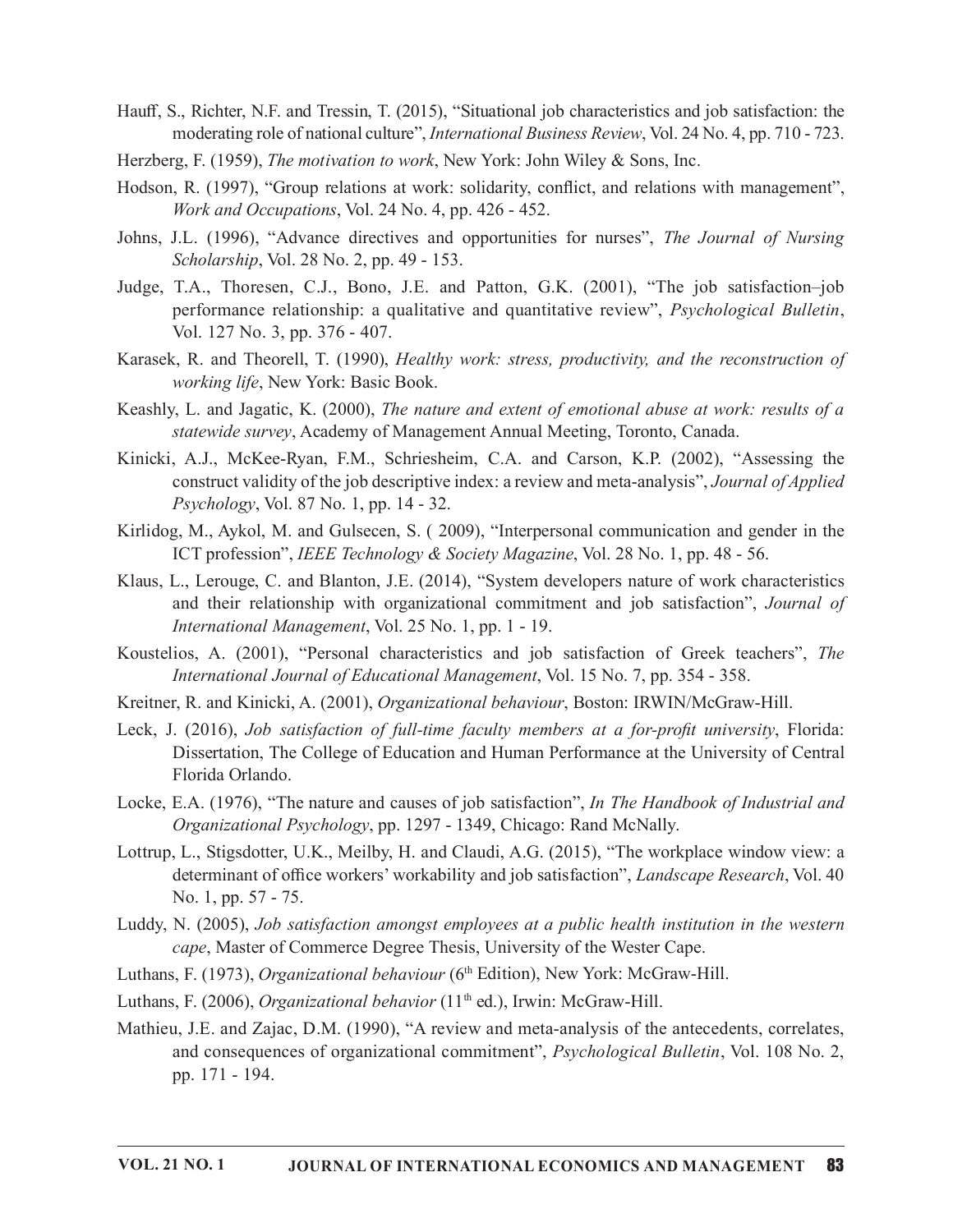- Murphy, K. (1985), "Corporate performance and managerial remuneration: an empirical analysis", Journal of Accounting and Economics, Vol. 7 No. 1 - 3, pp. 11 - 42.
- Neog, B.B. and Barua, M. (2014), "Factors influencing employee's job satisfaction: an empirical study among employees of automobile service workshops in Assam", The SIJ Transactions on Industrial, Financial & Business Management, Vol. 2 No. 7, pp. 305 - 316.
- Nielsen, S. and Smyth, R. (2008), "Job satisfaction and response to incentives among China's urban workforce", Journal of Behavioral and Experimental Economics, Vol. 37 No. 5, pp. 1921 - 1936.
- Nguyen, D.K. and Nguyen, T.N.P. (2013), "Factors affecting job satisfaction of staff at Tien Giang university", The Science Journal of Can Tho University, Vol. 28, pp. 102 - 109.
- Nguyen, L.S. (2005), Measurement of job satisfaction level of employees at Long An mechanical joint stock company, Ho Chi Minh, Vietnam: Master Thesis. Ho Chi Minh University of Economics.
- Nguyen, T.T.T. (2011), Research on factors affecting job satisfaction of lecturers in Ho Chi Minh city, Master Thesis, Ho Chi Minh University of Economics.
- Oshagbemi, T.(1999), "Overall job satisfaction: how good are single versus multiple- item measures?", Journal of Managerial Psychology, Vol. 14 No. 5, pp. 388 - 403.
- Parnell, J.A. and Crandall, W. (2003), "Propensity for participative decision making, job satisfaction, organizational commitment, organizational citizenship behaviour, and intentions to leave among Egyptian managers", *The Multinational Business Review*, Vol. 11, pp.  $36 - 73$ .
- Pergamit, M.R. and Veum, J.R. (1999), "What is a promotion?", Industrial and Labor Relations Review, Vol. 52 No. 4, pp. 581 - 601.
- Peterson, G.D., Cumming, G.S. and Carpenter, S.R. (2003), "Scenario planning: a tool for conservation in an uncertain world", *Conservation Biology*, Vol. 17 No. 2, pp. 358 - 366.
- Price, J.L. and Mueller, C.W. (1986), *Handbook of organizational measurement*, Pitman: Marshfield.
- Pham, V.M. (2012), *Increasing the job satisfaction level of employees at Vietnam's military telecom* corporation (Viettel), Master Thesis, Ha Noi: National Economics University.
- Pham, M.Q. (2016), "Job satisfaction: environmental and genetic components", *Journal of Applied*  $Psychology$ , Vol 7 No. 4, pp. 187 - 198.
- Ramayah, T. and Muhamad, J.S.K. (2001), Job satisfaction: empirical evidence for alternatives to JDI, Penang, Malaysia: Department of Management, University Sains.
- Rast, S. and Tourani, A. (2012), "Evaluation of employees' job satisfaction and role of gender difference: an empirical study at airline industry in Iran", International Journal of Business and Social Science, Vol. 3 No. 7, pp. 91 - 100.
- Robins, R.W., Trzesniewski, K.H., Tracy, J.L., Gosling, S.D. and Potter, J. (2002), "Global self-esteem across the life span", *Psychology and Aging*, Vol. 17 No. 3, pp. 423 - 434.
- Sclafane, S. (1999), "MGA managers in sync with employees on job satisfaction issues, survey finds", National Underwriter, Vol. 103 No. 22, pp. 4 - 24.
- Shields, M.A. and Price, S.W. (2002), "Racial harassment, job satisfaction and intentions to quit: evidence from the British nursing profession", *Economica*, Vol. 69 No. 274, pp. 295 - 326.
- Smith, D.B. and Shields, J. (2013), "Factors related to social service workers' job satisfaction: revisiting Herzberg's motivation to work", *Administration in Social Work*, Vol. 37 No. 2, pp. 189 - 198.